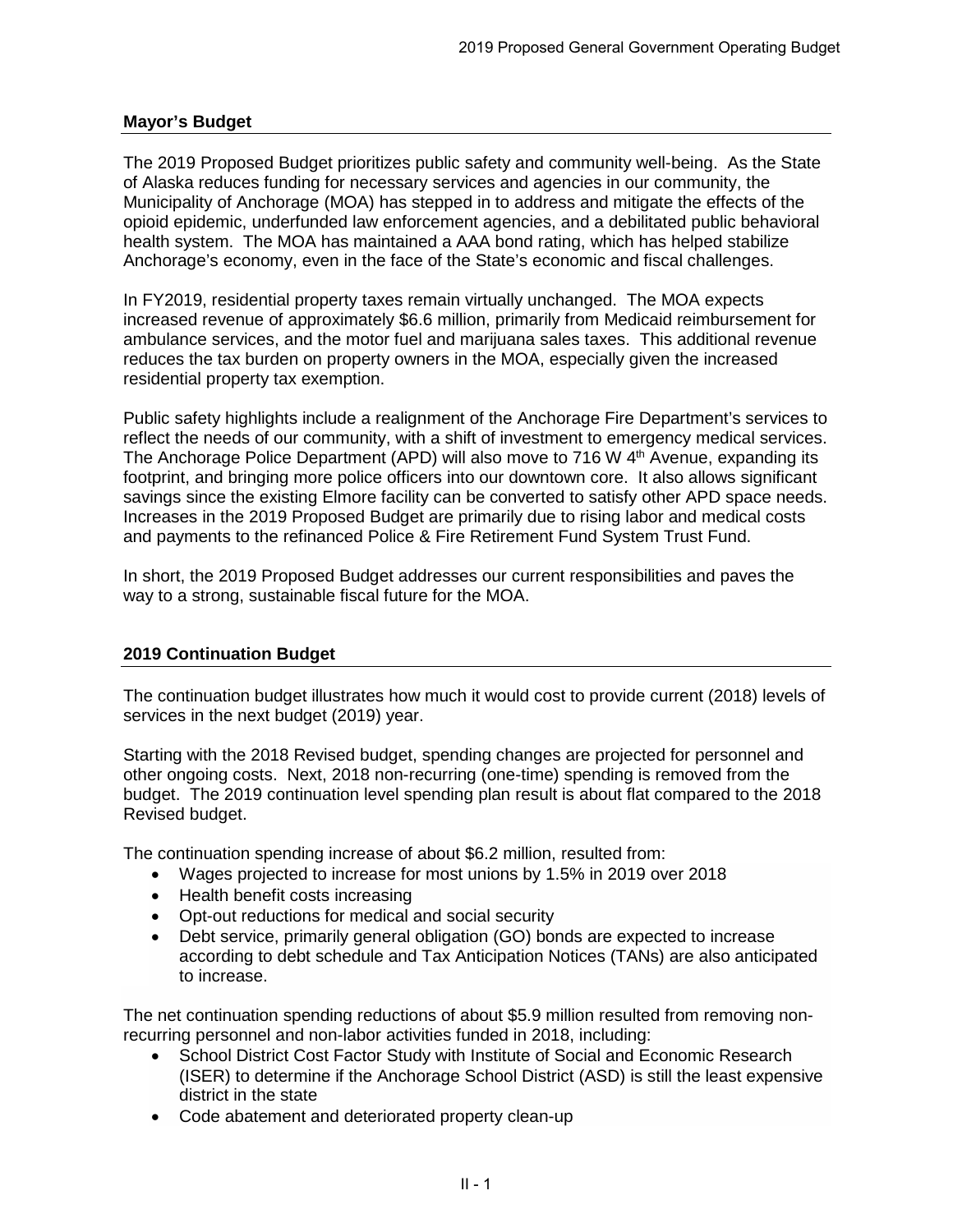- George M. Sullivan Arena and Ben Boeke and Dempsey Anderson Ice Arenas anticipated operating losses
- Fire and Police academies
- Housing and homelessness initiative
- Pedestrian safety sidewalk clearing contingency
- **Litigation**
- Fleet contribution
- One-time projects including: Girdwood Comprehensive Plan update, Consolidated Annual Financial Report (CAFR) support, Four A's mobile syringe access program, and Storm Water Utility Implementation Plan

Projected funding source changes are next identified. Property taxes, the largest source of local funding, are established based on the projected taxing capacity for 2019, using preliminary numbers to calculate the Tax Cap.

Non-property tax revenues are then projected based on recent economic trends; the resulting continuation level non-property tax revenue funding change is \$2.7 million higher than 2018.

Continuation funding source changes include:

- Property tax revenue increase to the cap
- Non-property tax revenues highlights include:
	- o Removal of one-time revenues for Build America Bonds (BABs) Subsidy recovery
	- o Net increase in non-property tax, tax revenues, primarily Fuel Excise Tax to reflect full year activity in 2019, Marijuana Sales Tax due to projected continued growth, and MUSA/MESA due to projected changes in the utilities' and enterprises' net book values and tax district mill rates. Although these represent funding source increases, they are included in the tax cap calculation – non-property tax increases are offset with property tax decreases
	- o Increase in Room Taxes and MOA Trust Fund Contribution
- Fund balance adjustments for 2018 activity were removed.

The 2019 budget could be balanced by any combination of reducing services or increasing funding sources.

### **2019 Proposed Budget**

The 2019 Proposed General Government Operating Budget (GGOB) is a balanced budget at \$522,039,058.

The 2019 Proposed budget is balanced by adjusting spending to match available and proposed funding including some proposed fee changes, while achieving the goals of the community. The spending adjustments include ongoing programs and miscellaneous cost savings and reductions identified by departments, significant adjustments are:

• Public Safety: payment of the debt service on the Certificates of Participation (COPs) Fund that was used to restructure payments to the Police & Fire Retirement System Trust Fund; closure of Fire apparatus, with no layoffs due to decrease managed through attrition; attrition academy for Police officers; increase in Police non-sworn staffing; new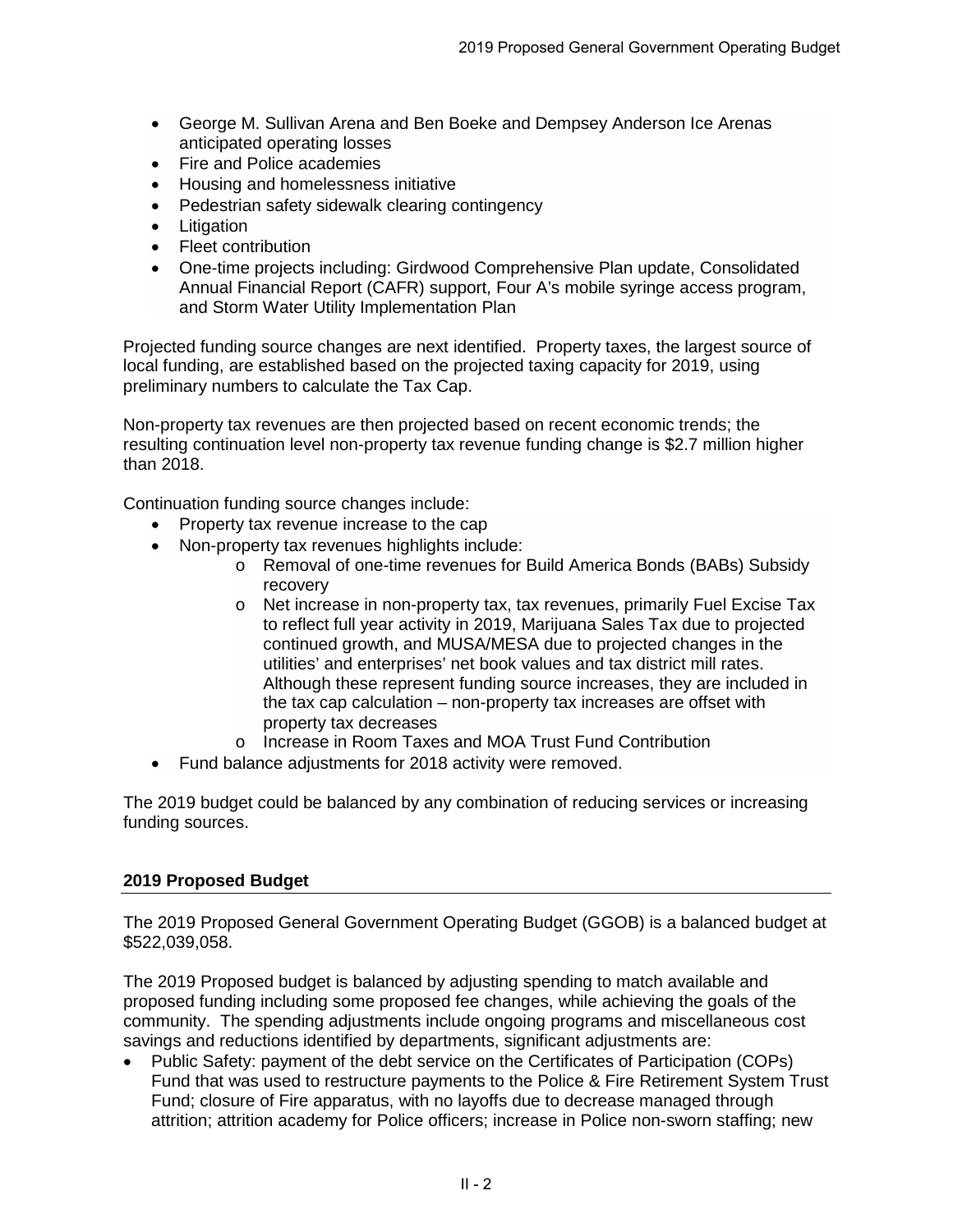ongoing costs associated with the new Police headquarters; and reduction in Police overtime.

- One-time spending: code abatement and deteriorated property clean-up; Housing and Homelessness as a contribution to Housing and Homelessness ongoing project to include matching funds, support to Mobile Intervention Team, infrastructure needs, and outreach coordinator; and funding for parks homeless camps cleanup.
- Ongoing efficiencies and adjustments provided by departments.

Chart 1, reflects the approved budget categories as a percent of the total budget.

Personnel, or total compensation, is the largest spending category, including wages, wage adjustments (performance incentive program (PIP) pay, education, etc.), medical benefits, retirement, social security, vacancy factor, etc. The majority of the budget increases are in this category as a result of increased continuation personnel costs; included in this category is an increase of nine months for 12 firefighters in ambulance service that were budgeted to start September 2018. Other departments' personnel may contain continuation reductions due to positions going away mid-2018; included in this category is a decrease of six months for 2 employees in Employee Relations Department that were budgeted to be reduced as of July 2018.



Other Services includes discretionary and non-discretionary spending, non-labor expenses, and contracts. Contributions, including one-time expenses and contributions to programs, such as Fleet capital program and Police & Fire Retirement programs are in this category. The continuation realignment of contribution to the Fleet capital program was in this category and moved a portion of the contribution budget from the Police Department to the Maintenance & Operations Department to reflect proposed vehicle purchases in 2019.

Debt Service is primarily comprised of repayment of voter approved GO bond debt for capital projects and other principal and interest payments; GO debt service is included in the tax cap, and thus any related debt service increase results in the same amount of tax dollar increase. Other debt service included in this category is for Lease/Purchase Agreements that may be used for financing capital projects that are not bondable, such as software and many Information Technology projects.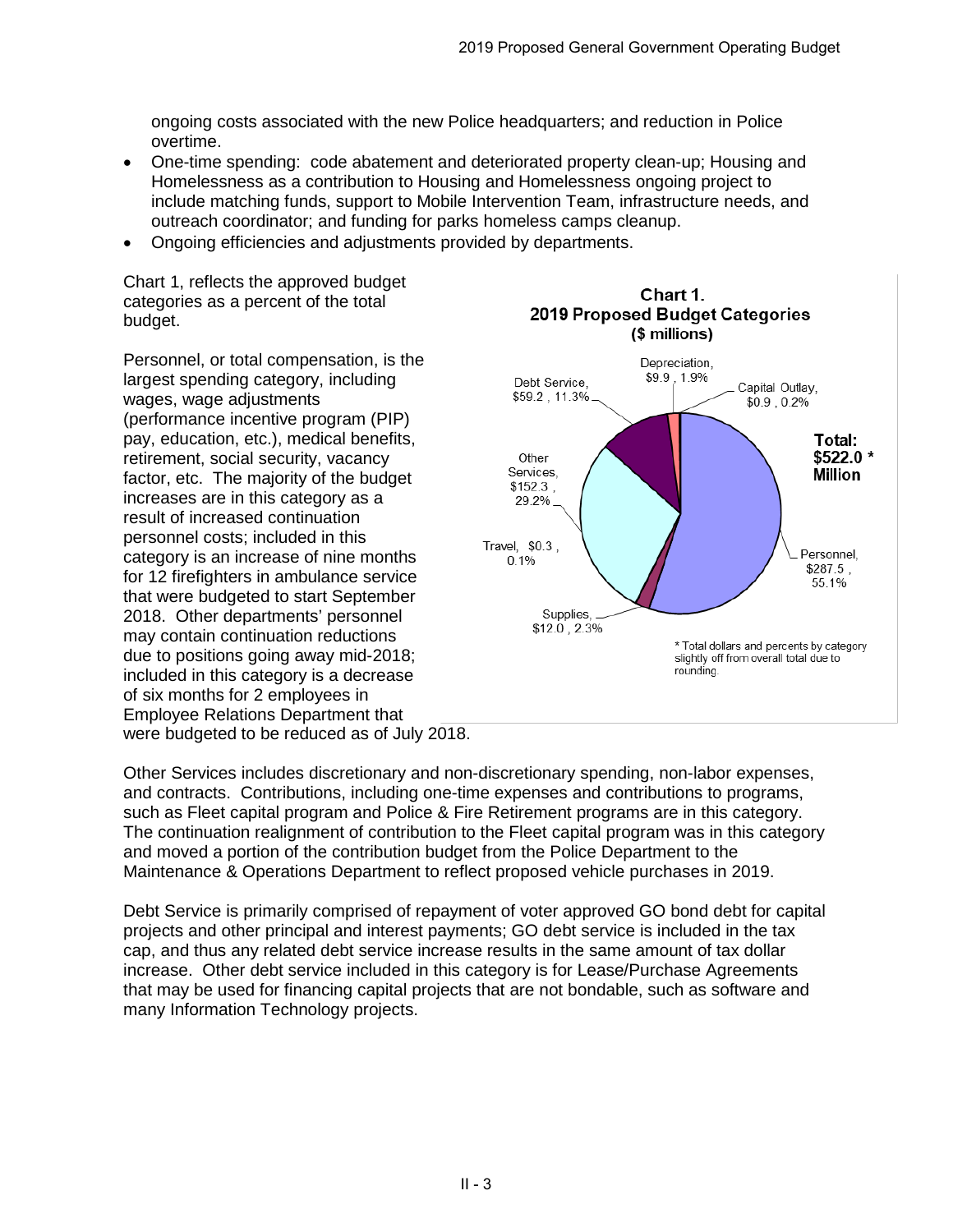|                                    |                                               |           |       | Table 1.                                                                               |    |           |        |  |  |  |  |  |  |
|------------------------------------|-----------------------------------------------|-----------|-------|----------------------------------------------------------------------------------------|----|-----------|--------|--|--|--|--|--|--|
|                                    |                                               |           |       | 2019 Proposed Budget by Department with Debt Service and Depreciation Noted Separately |    |           |        |  |  |  |  |  |  |
|                                    | Ranked by Percentage of Budget (\$ thousands) |           |       |                                                                                        |    |           |        |  |  |  |  |  |  |
| Police                             |                                               | \$118,003 | 22.6% | Library                                                                                | \$ | 9,011     | 1.7%   |  |  |  |  |  |  |
| l Fire                             | S                                             | 94.169    | 18.0% | <b>Real Estate</b>                                                                     | S  | 7.989     | 1.5%   |  |  |  |  |  |  |
| <b>Debt Service</b>                | S.                                            | 59.173    | 11.3% | <b>Municipal Attorney</b>                                                              | \$ | 7,656     | 1.5%   |  |  |  |  |  |  |
| Maintenance & Operations           | S                                             | 41.950    | 8.0%  | Traffic                                                                                | \$ | 5.783     | 1.1%   |  |  |  |  |  |  |
| Public Transportation              | SS                                            | 23.023    | 4.4%  | <b>Employee Relations</b>                                                              | \$ | 4.857     | 0.9%   |  |  |  |  |  |  |
| Information Technology             | \$                                            | 22,203    | 4.3%  | Assembly                                                                               | \$ | 4,147     | 0.8%   |  |  |  |  |  |  |
| Parks & Recreation                 | S                                             | 19.015    | 3.6%  | Planning                                                                               | \$ | 2.986     | 0.6%   |  |  |  |  |  |  |
| <b>Convention Center Reserve</b>   | S                                             | 13.664    | 2.6%  | Purchasing                                                                             | \$ | 1.798     | 0.3%   |  |  |  |  |  |  |
| <b>IFinance</b>                    | SS                                            | 12.346    | 2.4%  | Mayor                                                                                  | \$ | 1.637     | 0.3%   |  |  |  |  |  |  |
| Municipal Manager                  | S                                             | 12.077    | 2.3%  | Project Management & Engineering                                                       | \$ | 1,413     | 0.3%   |  |  |  |  |  |  |
| Health & Human Services            | \$.                                           | 11.945    | 2.3%  | Management & Budget                                                                    | \$ | 1,077     | 0.2%   |  |  |  |  |  |  |
| <b>Public Works Administration</b> |                                               | 11.863    | 2.3%  | Internal Audit                                                                         | \$ | 776       | 0.1%   |  |  |  |  |  |  |
| Development Services               | SS                                            | 11,469    | 2.2%  | Equal Rights Commission                                                                | \$ | 748       | 0.1%   |  |  |  |  |  |  |
| Economic & Community Developmer    | S                                             | 10.865    | 2.1%  | <b>Chief Fiscal Officer</b>                                                            | \$ | 462       | 0.1%   |  |  |  |  |  |  |
| Depreciation                       | \$                                            | 9,936     | 1.9%  | <b>TOTAL</b>                                                                           |    | \$522,039 | 100.0% |  |  |  |  |  |  |
|                                    |                                               |           |       |                                                                                        |    |           |        |  |  |  |  |  |  |

The following Table 1 reflects the 2019 Proposed budget by department:

Depreciation of \$9,935,561, for the Information Technology Department, and primarily SAP, although budgeted, is not appropriated in the operating budget, since the appropriation / authority to spend for the assets being depreciated occurred either in previous GGOBs or capital requests, making the 2019 Proposed budget appropriation \$512,103,497.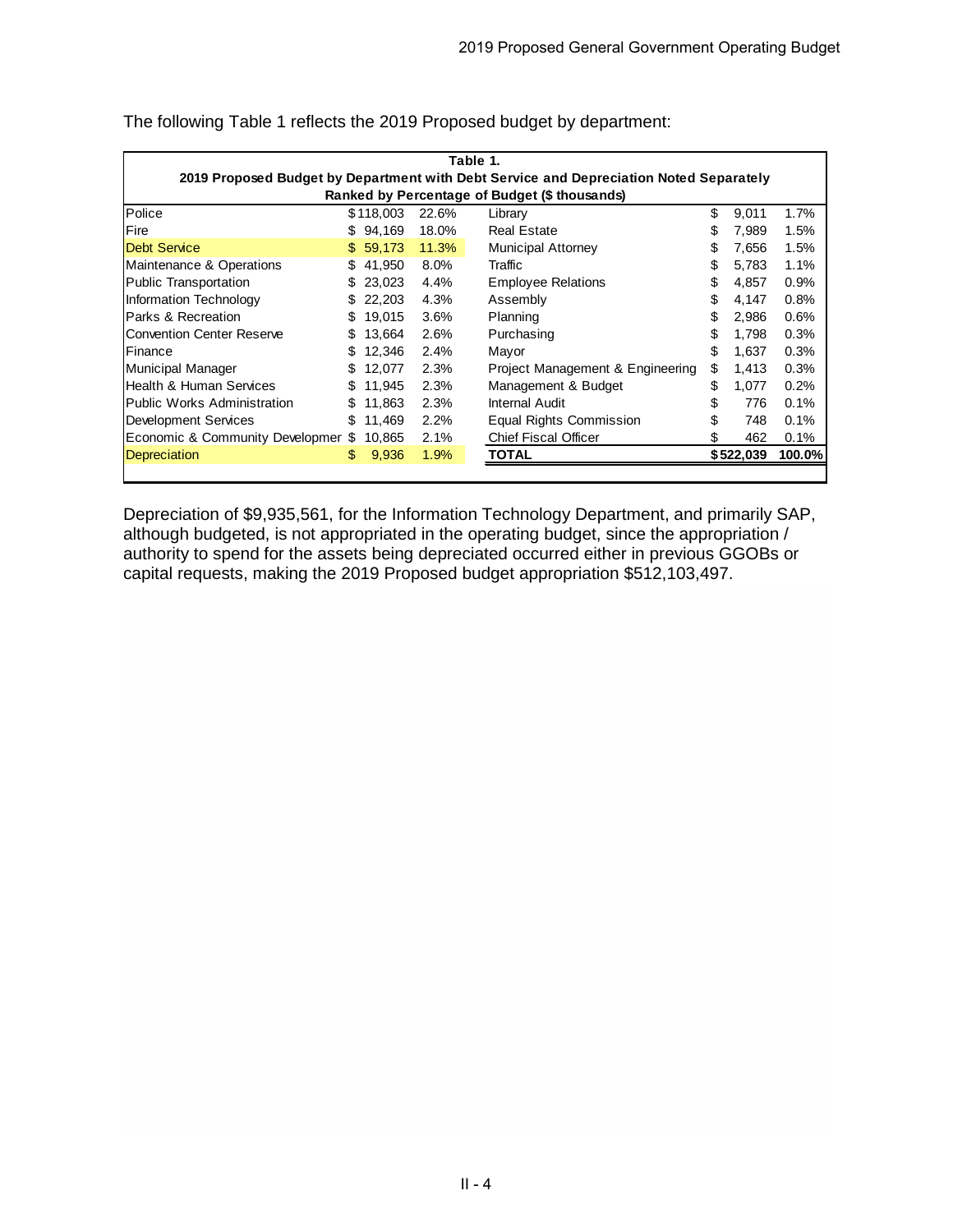# **2019 Proposed Revenue and Funding Sources Highlights**

Annually, the municipality is required to have a balanced budget. Since the Proposed budget identifies \$522.0 million in spending / funding uses, it also provides \$522.0 million in revenues / funding sources.

As exhibited in Chart 2, the funding sources are comprised of \$300.8 million of property tax revenue, and \$187.6 million of non-property tax revenue, \$31.9 million of intra-governmental charge (IGC) revenue and \$1.6 million of fund balance.

## **Taxes-Property - \$300.8 million**

The amount of taxes the Municipality collects is governed by a Tax Limit (also known as the tax cap) that calculates two numbers important to the budget and taxpayers:

- The maximum amount of all taxes the city can collect; and
- The maximum amount of property taxes that can be collected.



The 2019 preliminary tax cap calculation uses 2018 property taxes to be collected as the 2019 base, which, after taking out one-time settlements and debt service and adjusting for population and inflation, adds over \$7.6 million in taxing capacity to 2019.

As shown in Table 2, the preliminary (the final limit is calculated in April) 2019 Tax Limit calculation indicates that \$364.8 million in all taxes can be collected (not subject to the Tax Limit is another \$18.4 million limited by mill levies set by service area boards). This is a \$7.6 million increase above

| Table 2.<br><b>Tax Limit Calculation</b><br>(\$ millions) |    |        |   |                     |    |                 |  |  |  |  |  |
|-----------------------------------------------------------|----|--------|---|---------------------|----|-----------------|--|--|--|--|--|
|                                                           |    | 2018   |   |                     |    | 2019 Difference |  |  |  |  |  |
| Maximum Amount ALL Taxes \$ 357.3                         |    |        |   | \$ 364.8            | \$ | 7.6             |  |  |  |  |  |
| (Less) Non-property Taxes                                 | S  | (79.0) |   | (86.7)              | \$ |                 |  |  |  |  |  |
| Maximum Amount PROPERTY Taxes \$278.3                     |    |        |   | $\frac{1}{3}$ 278.1 | \$ | (0.2)           |  |  |  |  |  |
| Inclusion of Unused Capacity                              | \$ | 5.3    | S | 4.4                 | \$ | (0.9)           |  |  |  |  |  |
| Amount "under the cap" \$                                 |    |        |   |                     | \$ |                 |  |  |  |  |  |
| Property taxes to be collected                            | S  | 283.5  |   | 282.4               | S  |                 |  |  |  |  |  |

the same limit that could have been collected in 2018. At the same time, there is a \$1.1 million decrease in the maximum amount of *property taxes* that can be collected in 2019.

The reason for a decrease in one limit but not the same amount in the other is the core of the tax cap's design – every dollar in non-property tax replaces a dollar in property tax. The difference is the net increase in the other taxes within the tax cap that automatically reduce the same amount in property taxes and is comprised of:

• \$0.5 million decrease in Automobile Tax due to continued decline in number and value of registered vehicles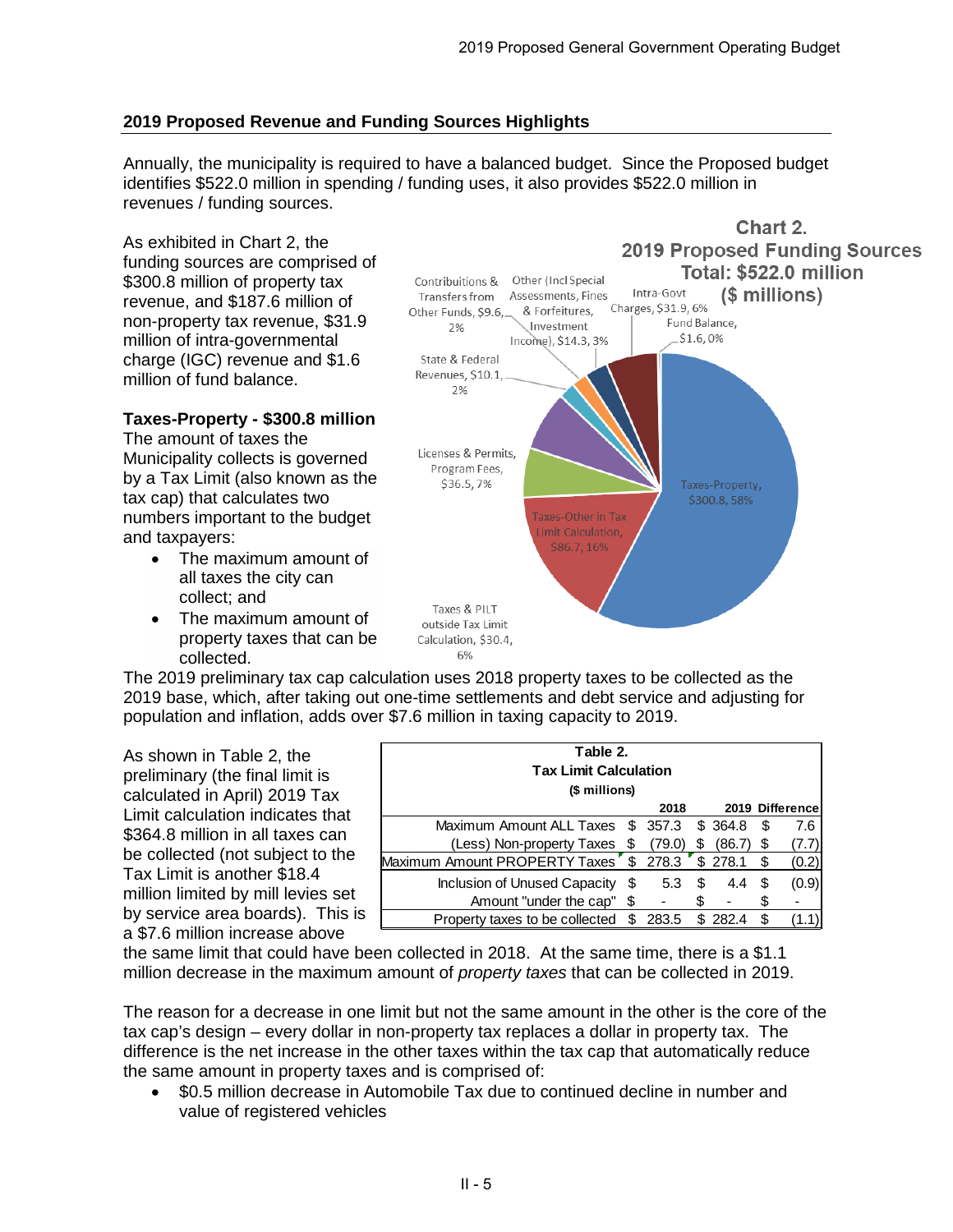- \$0.3 million increase in Motor Vehicle Rental Tax due to continued growth in the tourism market
- \$1.7 million increase in Municipal Utilities Service Assessments (MUSA) / Municipal Enterprise Service Assessments (MESA) due to projected changes in the utilities' and enterprises' net book values and tax district mill rates
- \$2.2 million increase in Fuel Excise Tax that was approved to start March of 2018; the increase represents full year projection
- \$4.0 million inclusion in Marijuana Sales Tax that was voter approved to start in 2016 and excluded from the tax cap until 2019

The 2019 Proposed budget relies on \$282.4 million in property taxes, which is at the maximum allowed under the preliminary 2019 tax limit. It is a \$1.1 million (0.4%) decrease from the amount of property taxes collected in 2018 for general government.

The total property taxes supporting the 2019 Proposed budget, inclusive of service areas (\$18.4 million), is \$300.8 million. Table 3 illustrates the property tax impact per \$100,000 of property value, with 2019 based on the current assessed value and average mill rate.

| Table 3.                             |       |       |                  |  |  |  |  |  |  |  |
|--------------------------------------|-------|-------|------------------|--|--|--|--|--|--|--|
| <b>Property Tax Impact</b>           |       |       |                  |  |  |  |  |  |  |  |
|                                      |       |       | 2018 2019 Change |  |  |  |  |  |  |  |
| Tax Per \$100,000 Assessed Value     | \$883 | \$884 |                  |  |  |  |  |  |  |  |
| (Excludes Anchorage School District) |       |       |                  |  |  |  |  |  |  |  |

The average property tax increased 0.1% from 2018 due to the 2019 property taxes to be collected going down and the preliminary assessed value decreasing slightly from the amounts for 2018. These revenues will be updated in the spring during the Revised budget process to include most recent millage and property values.

# **Non-Property Tax Revenue – \$187.6 million**

In 2019 there is a \$6.7 million increase in this category of funding source, including:

- Contributions & Transfers from Other Funds
- Federal Revenues; State Revenues
- Fees & Charges for Services; Licenses, Permits, Certifications
- Fines & Forfeitures
- Investment Income; Other Revenues; Special Assessments
- Taxes-Other (non-property taxes and PILTs inside and outside of the cap).

### **Contributions & Transfers from Other Funds – Increase of \$0.2 million**

Contributions & Transfers from Other Funds includes contractual contributions related to room tax, contributions from MOA's Trust Fund (created with the proceeds from the sale of the Anchorage Telephone Utility), and utility revenue distributions.

Contribution from MOA Trust Fund – The MOA Trust Contribution (AMC 6.50.060) is set at 4.25% of the average asset balance the overall pooled trust's portfolio value. 2019 MOA Trust Fund dividend is anticipated to be \$6.5 million, which is \$0.2 million more than 2018.

### **Federal Revenues; State Revenues – Decrease of \$2.2 million**

This category includes revenue received by general government from federal and state governments.

Build America Bonds (BABs) Subsidy – A reduction of \$0.5 million is budgeted due to the removal of one-time recovery in 2018 of amounts shorted by the Internal Revenue Service (IRS) in 2015 and 2016.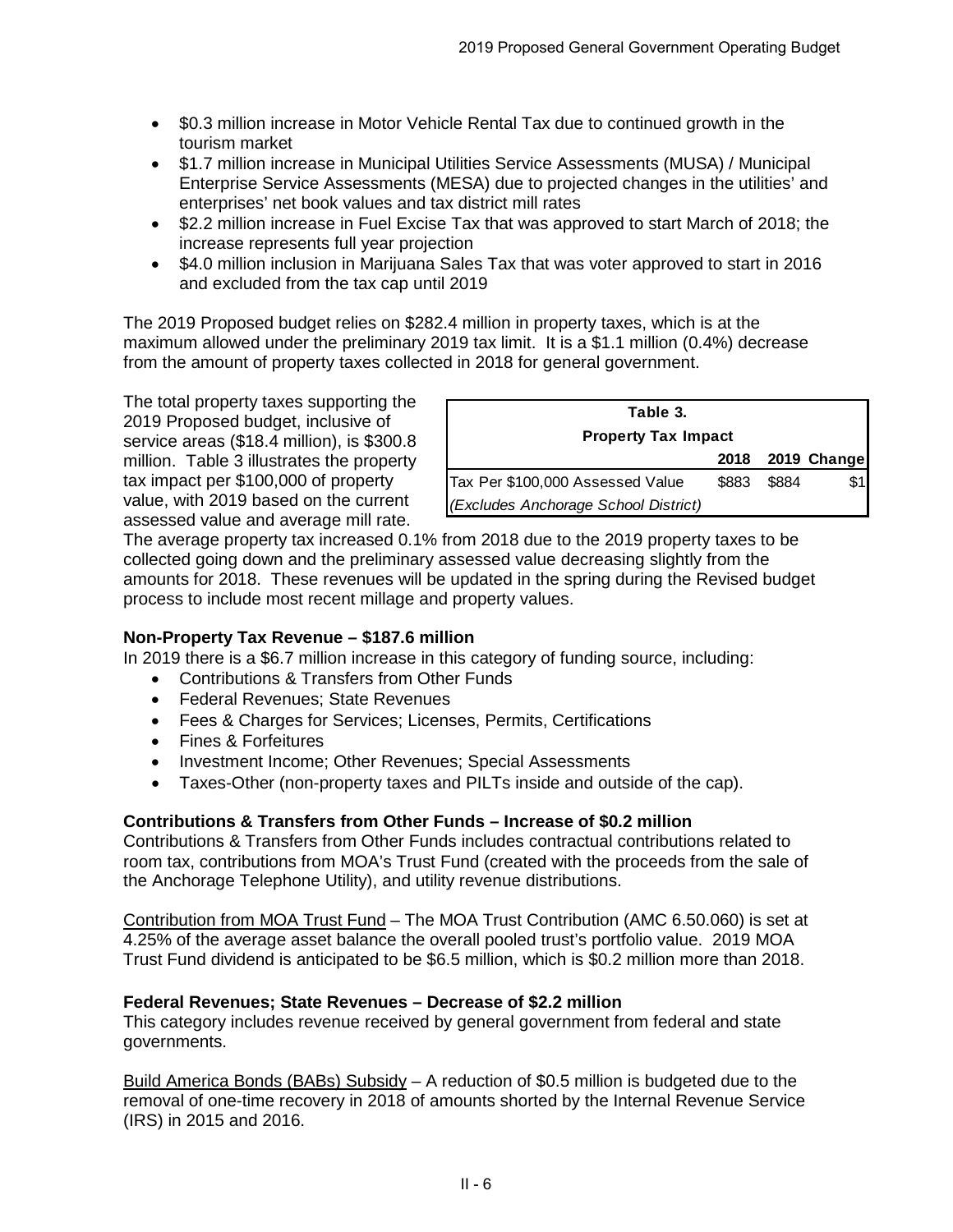State Revenues (General Assistance) - A total of \$6.1 million is expected from the State of Alaska (SOA) Community Assistance Program, which is a reduction of \$1.7 million from the amount received in 2017 and budgeted in 2018.

### **Fees & Charges for Services; Licenses, Permits, Certifications – Increase of \$3.8 million**

This category includes fees paid for services, such as land use permits and bus fares. Changes in 2019 include, but are not limited to:

Fees & Charges for Services – Included in this category are changes reflecting: increase in Ambulance Service Fees of \$3.6 million from \$9.6 million in 2018 to \$13.3 million in 2019 to reflect the anticipated ambulance transports reimbursements related to the HB 176 Alaska Ground Emergency Medical Transport (GEMT) Medicaid Reimbursement Program; increase in Reimbursed Cost-NonGrant Funded of \$0.4 million from \$2.0 million in 2018 to \$2.4 million in 2019 primarily related to recovery from Hotel/Motel Tax for the Harris Govern project.

Licenses, Permits, Certifications – the significant changes in this category are decreases in Plmb/Gs/Sht Mtl Cert of \$0.1 million and Local Business Licenses of \$0.4 million due to biennial renewal process (all due in February of each even year); Bldg/Grde/Clrng Permits down \$0.1 million due to projected 2019 activity; and Constr and Right-of-Way Permits up \$0.1 million due to projected activity and inflation adjustment to fee, subject to Assembly approval.

### **Fines & Forfeitures – Increase of \$0.1 million**

SOA Traffic Court Fines, SOA Trial Court Fines, APD Counter Fines, and Other Fines and Forfeitures – A decrease of \$0.3 million is budgeted for SOA Traffic Court Fines to reflect anticipated 2019 activity that is offset in this category by an increase of \$0.4 million that is anticipated for SOA Trial Court Fines to reflect garnishments on a 2019 PFD projected at \$1,600.

**Investment Income; Other Revenues; Special Assessments – Decrease of \$0.4 million** Investment Income – General Cash Pools (GCP) Short-Term Interest is project to be \$0.4 million lower in 2019 based on projected cash pool balances and interest rates.

### **Taxes-Other – Increase of \$5.0 million**

Revenue from non-property taxes and payments made by municipal utilities, municipal enterprises, and private companies instead of taxes to the Municipality, state, and federal governments (PILT). Taxes that are within the Tax Limit Calculation will offset property taxes dollar-for-dollar. Representative examples of changes in other taxes include:

Room Tax (outside Tax Limit Calculation) – The 2019 budget is anticipated to be \$0.8 million higher than actual year-end revenues received in 2018 and in line with a projected average annual growth rate of 4% over that last seven years.

Auto Tax (within Tax Limit Calculation) – The 2019 budget is \$10.6 million, a \$0.5 million reduction from 2018. The factors that are anticipated to affect the auto registration tax revenues are: continued decline in resident population, continued decline in personal income, continued increase in senior population who own cars and claim the auto tax senior exemption, and continued increase in average age of cars and a larger number of older cars being assessed a lower tax rate.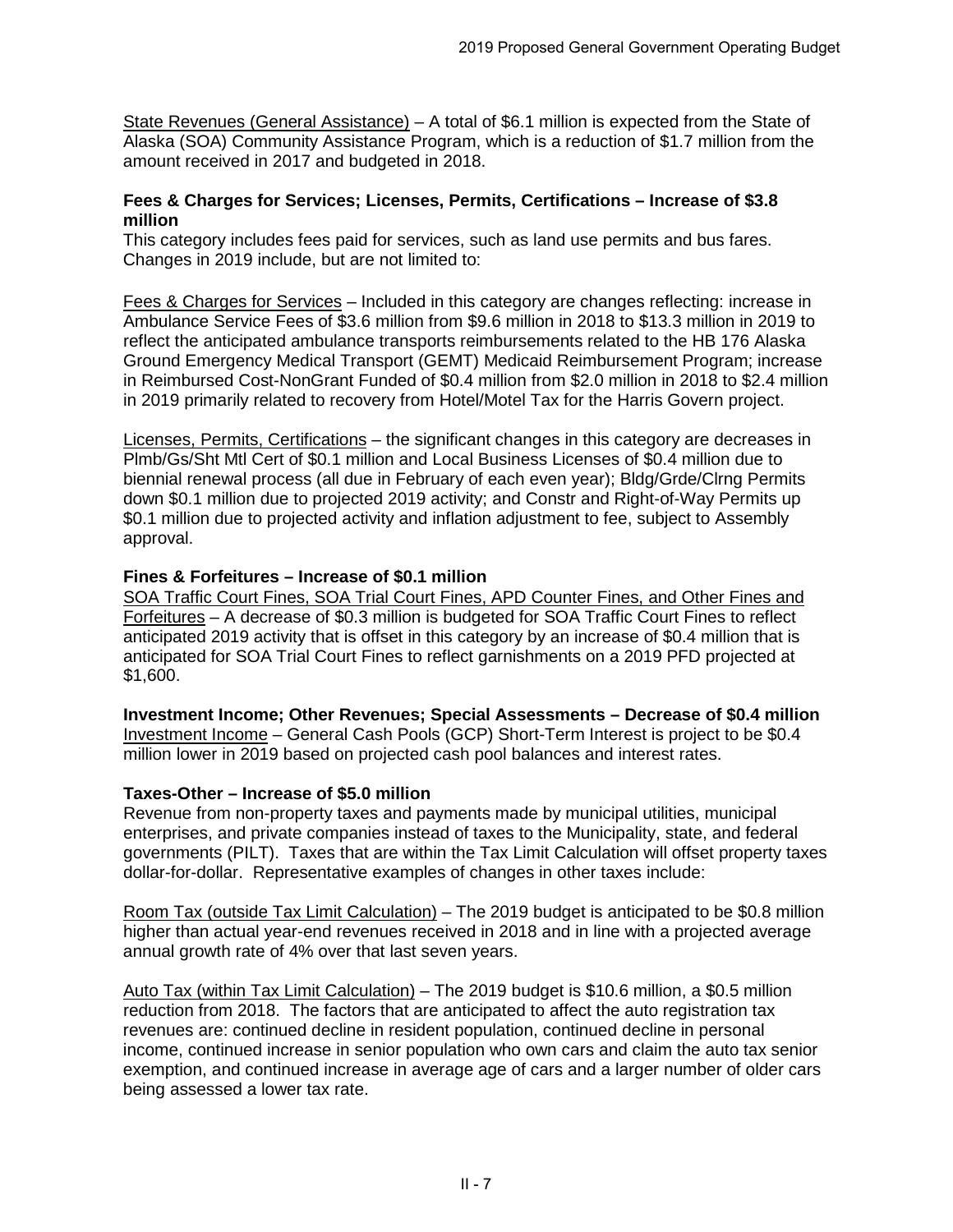Marijuana Sales Tax (within Tax Limit Calculation starting 2019) – The 2019 budget is anticipated to be \$4.0 million, a \$0.5 million increase from 2018. The increase is based on estimated continued growth in sales that would not be wholly offset by a slow decline in the product prices.

Motor Vehicle Rental Tax (within Tax Limit Calculation) – Based on a review of tax returns for the first half of 2018, year-end revenues are projected to be about 4% higher than 2017 and year-end 2019 revenues are projected to be about 4% higher than 2018. The projected growth rate for 2018 and 2019 is the long-term average annual growth in rental vehicle tax revenues over the last seven years. The 2019 budget is \$6.8 million and reflects an increase of \$0.3 million more than the 2018 budget of \$6.5 million.

Fuel Excise Tax (within Tax Limit Calculation) – This excise tax was passed with Assembly approval in November 2017 and effective March 2018 at \$0.10 a gallon. The 2018 budget is \$11.6 million to reflect partial year activity and the 2019 budget is an increase of \$2.2 million at \$13.8 million to represent full year activity.

MUSA/MESA (within Tax Limit Calculation) – A total of \$28.4 million is expected for MUSA/MESA, which is an increase of \$1.7 million from the 2018 budgeted amount of \$26.7 million, due to projected changes in the utilities' and enterprises' net book values and tax district mill rates. These revenues will be updated in the spring during the first quarter budget revisions to include most recent millage and plant values.

# **Intra-Governmental Charges (IGCs) - \$31.9 million**

IGCs are charges for services provided by one Municipal organization to another. For example, the Maintenance & Operations Department maintains all general government buildings. Maintenance costs are budgeted as direct costs in Maintenance & Operations Department and "charged out" through IGCs to the appropriate users. By using an intragovernmental charge system, the full cost of a program—including overhead—is linked to the program's budget. The costs of workers compensation and general liability are charged to the departments as IGCs. This system also allows departments to charge Municipal utilities/enterprise, grants, capital projects, and other special revenue funds for services.

In 2019, IGCs are anticipated to generate \$31.9 million in funding source "revenue" which is \$1.1 million less than 2018 which is reflective of the changes in the approved budget and allocation methodologies. As part of the annual budget process, IGCs will be updated during 2019 first quarter budget revisions.

# **Fund Balance**

Fund balance is generally defined as the difference between a fund's assets and liabilities.

This category of funding sources includes unspent funds at year-end in governmental operating funds. These balances then may be used to help pay for the following year's budget, reducing the amount of funding from other sources that otherwise would be required to support the spending from the respective fund. Based on preliminary 2017 fund balance, the 2019 Proposed budget replenishes \$3.2 million of fund balance in the Areawide service area.

As part of the annual budget process, fund balance will be reviewed during first quarter budget revisions to ensure that the funds remain in compliance with the Municipal fund balance reserve policies.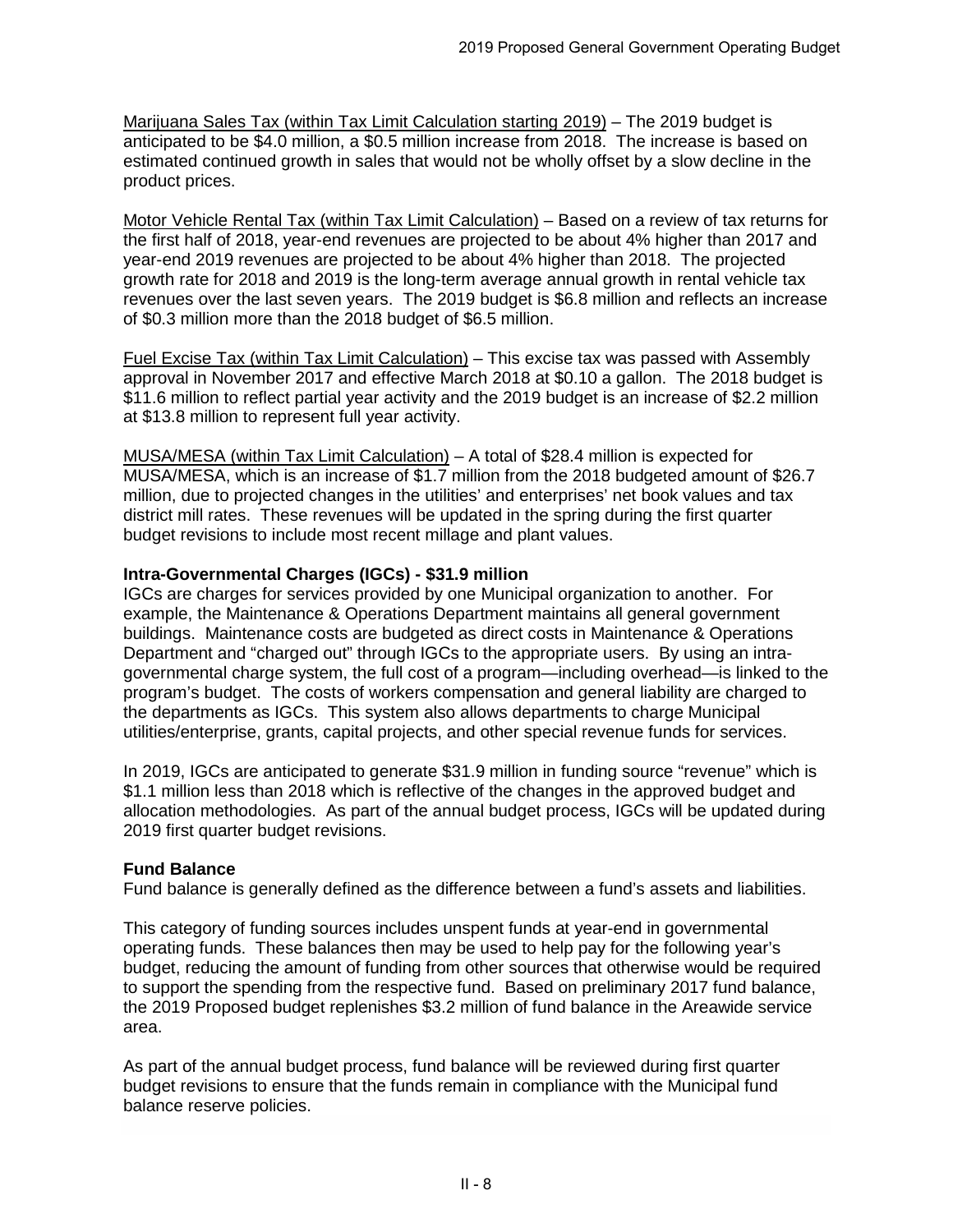Several programs generate revenue that is placed in self-sustaining funds to pay operating costs. For example, Development Services receives revenue from construction-related permits; Heritage Land Bank receives revenue from the sale of Municipal property; and the Dena'ina Center receives bed tax revenue to pay its debt service.

A net of \$4.9 million of fund balance in these funds is projected to be used (decreased) based on the 2019 Proposed budget and is comprised as follows:

- \$2.8 million use Anchorage Building Safety Service Area Fund (163000)
- \$0.3 million creation Public Finance and Investment Fund (164000)
- \$2.8 million creation Convention Center Operating Reserve Fund (2020X0) to be used only for convention center costs
- \$0.6 million use Heritage Land Bank Fund (221000)
- \$0.9 million use Self-Insurance Fund (602000)
- \$3.6 million use Management Information Systems Fund (607000)

Anchorage Building Safety Service Area Fund (163000), Heritage Land Bank Fund (221000), Self-Insurance Fund (602000), and Management Information Systems Fund (607000) show use / decreases in fund balances. These will be reexamined during the first quarter budget revisions.

- Fund balance use in the Anchorage Building Safety Service Area Fund (163000) may require a policy decision if the permit revenue continues to be less than the cost of the programs it is meant to support.
- Heritage Land Bank Fund (221000) fund balance use may be adjusted in the revised budget to reflect increases in projected revenue from property sales, leases, and land use permits that may occur after the initial 2019 budget approval.
- Self-Insurance Fund (602000) and Management Information Systems Fund (607000) are internal service funds used to accumulate and allocate costs for services to other Municipal departments and agencies on a cost-reimbursement basis. The 2019 Proposed budget IGC revenue is based on 2018 reimbursement rates. As part of the annual budget process, the IGCs may be updated during first quarter budget revisions to reimburse this fund without the use of fund balance.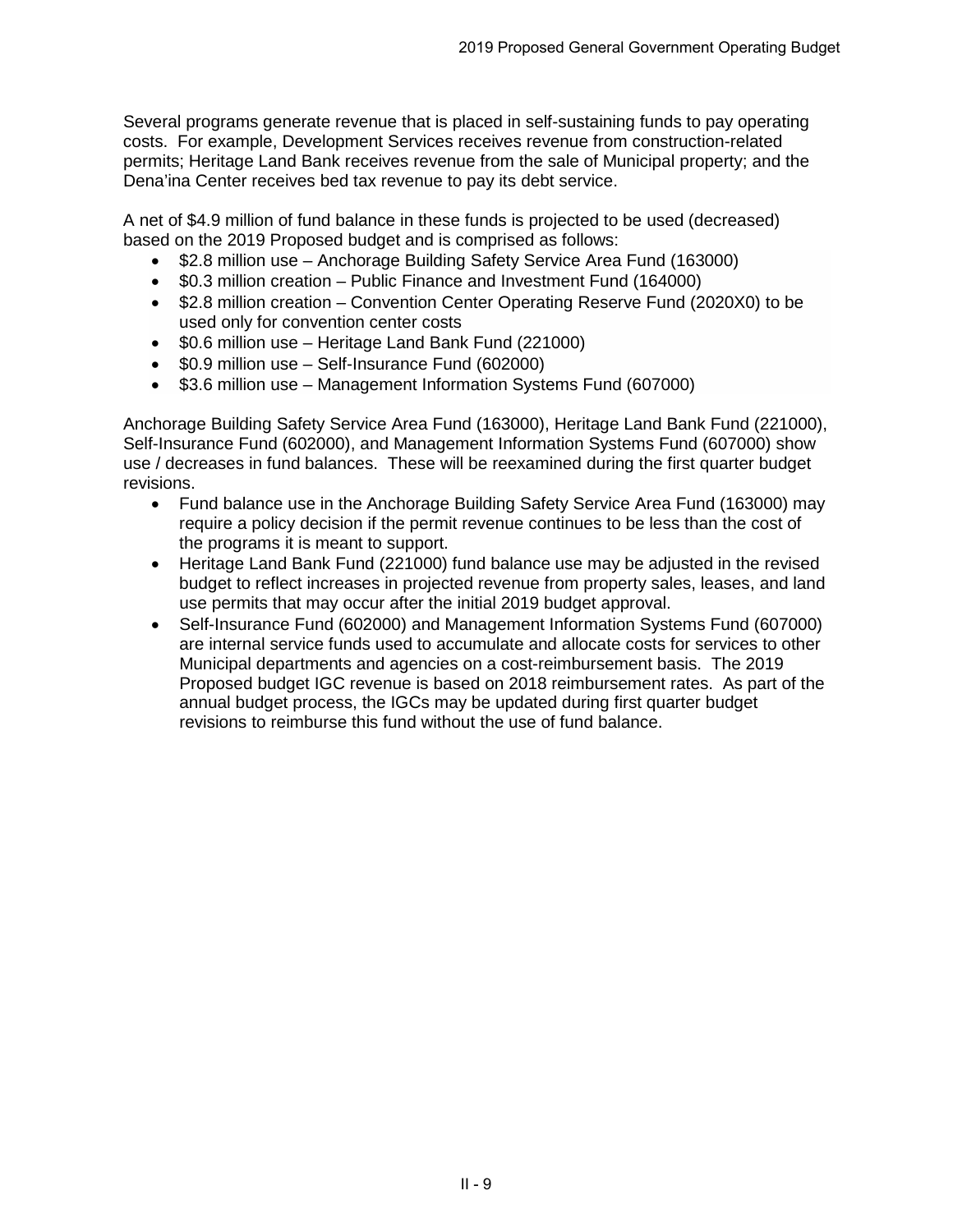|      |                                                                                                                  | 2018           |          | 2019                     |
|------|------------------------------------------------------------------------------------------------------------------|----------------|----------|--------------------------|
| Line |                                                                                                                  | at Revised     |          | at Proposed              |
|      | Step 1: Building Base with Taxes Collected the Prior Year                                                        |                |          |                          |
| 1    | Real/Personal Property Taxes to be Collected                                                                     | 285,275,759    |          |                          |
| 2    | Payment in Lieu of Taxes (State & Federal)                                                                       | 870,687        |          | 283,527,018<br>900,000   |
| 3    | Automobile Tax                                                                                                   |                |          |                          |
| 4    |                                                                                                                  | 11,680,447     |          | 11,097,356               |
| 5    | <b>Tobacco Tax</b>                                                                                               | 22,011,899     |          | 22,000,000               |
| 6    | Aircraft Tax                                                                                                     | 210,000        |          | 202,000                  |
| 7    | <b>Motor Vehicles Rental Tax</b>                                                                                 | 6,189,722      |          | 6,500,000                |
| 8    | MUSA/MESA                                                                                                        | 25,815,620     |          | 26,698,096               |
| 9    | <b>Fuel Excise Tax</b>                                                                                           |                |          | 11,600,000               |
| 10   | Marijuana Sales Tax                                                                                              |                |          | 3,400,000                |
| 11   | Step 1 Total                                                                                                     | 352,054,134    |          | 365,924,470              |
| 12   |                                                                                                                  |                |          |                          |
| 13   | Step 2: Back out Prior Year's Exclusions Not Subject to Tax Limit                                                |                |          |                          |
| 14   | Judgments/Legal Settlements (One-Time)                                                                           | (6,918,820)    |          | (4,717,407)              |
| 15   | Debt Service (One-Time)                                                                                          | (55,685,511)   |          | (56,988,171)             |
| 16   | Step 2 Total                                                                                                     | (62, 604, 331) |          | (61, 705, 578)           |
| 17   |                                                                                                                  |                |          |                          |
| 18   | Tax Limit Base (before Adjustment for Population and CPI)                                                        | 289,449,803    |          | 304,218,892              |
| 19   |                                                                                                                  |                |          |                          |
| 20   | Step 3: Adjust for Population, Inflation                                                                         |                |          |                          |
| 21   | Population 5 Year Average<br>$-0.10%$                                                                            | (289, 450)     | $-0.30%$ | (912,660)                |
| 22   | 1.20%<br>Change in Consumer Price Index 5 Year Average                                                           | 3,473,400      | 0.70%    | 2,129,530                |
| 23   | 1.10%<br>Step 3 Total                                                                                            | 3,183,950      | 0.40%    | 1,216,870                |
| 24   |                                                                                                                  |                |          |                          |
| 25   | The Base for Calculating Following Year's Tax Limit                                                              | 292,633,753    |          | 305,435,762              |
| 26   |                                                                                                                  |                |          |                          |
| 27   | <b>Step 4: Add Taxes for Current Year Items Not Subject to Tax Limit</b>                                         |                |          |                          |
| 28   | <b>New Construction</b>                                                                                          | 2,082,196      |          | 2,147,878                |
|      | Taxes Authorized by Voter-Approved Ballot - O&M                                                                  | 829,000        |          |                          |
| 29   |                                                                                                                  |                |          | 721,000                  |
| 30   | Judgments/Legal Settlements (One-Time)                                                                           | 4,717,407      |          | 25,050                   |
| 31   | Debt Service (One-Time)                                                                                          | 56,988,171     |          | 56,473,813<br>59,367,741 |
| 32   | Step 4 Total                                                                                                     | 64,616,774     |          |                          |
| 33   |                                                                                                                  |                |          |                          |
| 34   | Limit on ALL Taxes that can be collected                                                                         | 357,250,527    |          | 364,803,503              |
| 35   |                                                                                                                  |                |          |                          |
| 36   | Step 5: To determine limit on property taxes, back out other taxes                                               |                |          |                          |
| 37   | Payment in Lieu of Taxes (State & Federal)                                                                       | (900,000)      |          | (900,000)                |
| 38   | Automobile Tax                                                                                                   | (11,097,356)   |          | (10,606,323)             |
| 39   | <b>Tobacco Tax</b>                                                                                               | (22,000,000)   |          | (22,000,000)             |
| 40   | Aircraft Tax                                                                                                     | (202,000)      |          | (202,000)                |
| 41   | Motor Vehicle Rental Tax                                                                                         | (6,500,000)    |          | (6,800,000)              |
| 42   | MUSA/MESA                                                                                                        | (26,698,096)   |          | (28, 433, 396)           |
| 42   | <b>Fuel Excise Tax</b>                                                                                           | (11,600,000)   |          | (13,800,000)             |
| 43   | Marijuana Sales Tax                                                                                              |                |          | (4,000,000)              |
| 44   | Step 5 Total                                                                                                     | (78, 997, 452) |          | (86, 741, 719)           |
| 45   |                                                                                                                  |                |          |                          |
|      |                                                                                                                  |                |          |                          |
| 46   | Limit on PROPERTY Taxes that can be collected                                                                    | 278,253,075    |          | 278,061,784              |
| 47   |                                                                                                                  |                |          |                          |
| 48   | Add General Government use of tax capacity within the Tax Cap                                                    | 5,273,943      |          | 4,385,384                |
| 49   |                                                                                                                  |                |          |                          |
| 50   | Limit on PROPERTY Taxes that can be collected within tax cap                                                     | 283,527,018    |          | 282,447,168              |
| 51   |                                                                                                                  |                |          |                          |
| 52   | Step 6: Determine property taxes to be collected if different than Limit on Property Taxes that can be collected |                |          |                          |
| 53   | Property taxes to be collected based on spending decisions minus other available revenue.                        |                |          |                          |
| 54   |                                                                                                                  |                |          |                          |
| 55   | Property taxes TO BE COLLECTED                                                                                   | 283,527,018    |          | 282,447,168              |
|      |                                                                                                                  |                |          |                          |
| 56   |                                                                                                                  |                |          |                          |
| 57   | Amount below limit on property taxes that can be collected ("under the cap")                                     |                |          |                          |

### **Tax Limit Calculation Anchorage Municipal Charter 14.03 and Anchorage Municipal Code 12.25.040**

There also are service areas with boards that set their maximum mill levies. The property taxes in these service areas are not subject to the Tax Limit Calculation ("outside the cap"). The 2019 total property taxes "outside the cap" is **\$18,353,855**, making the total of all property taxes to be collected for General Government **\$300,801,023**.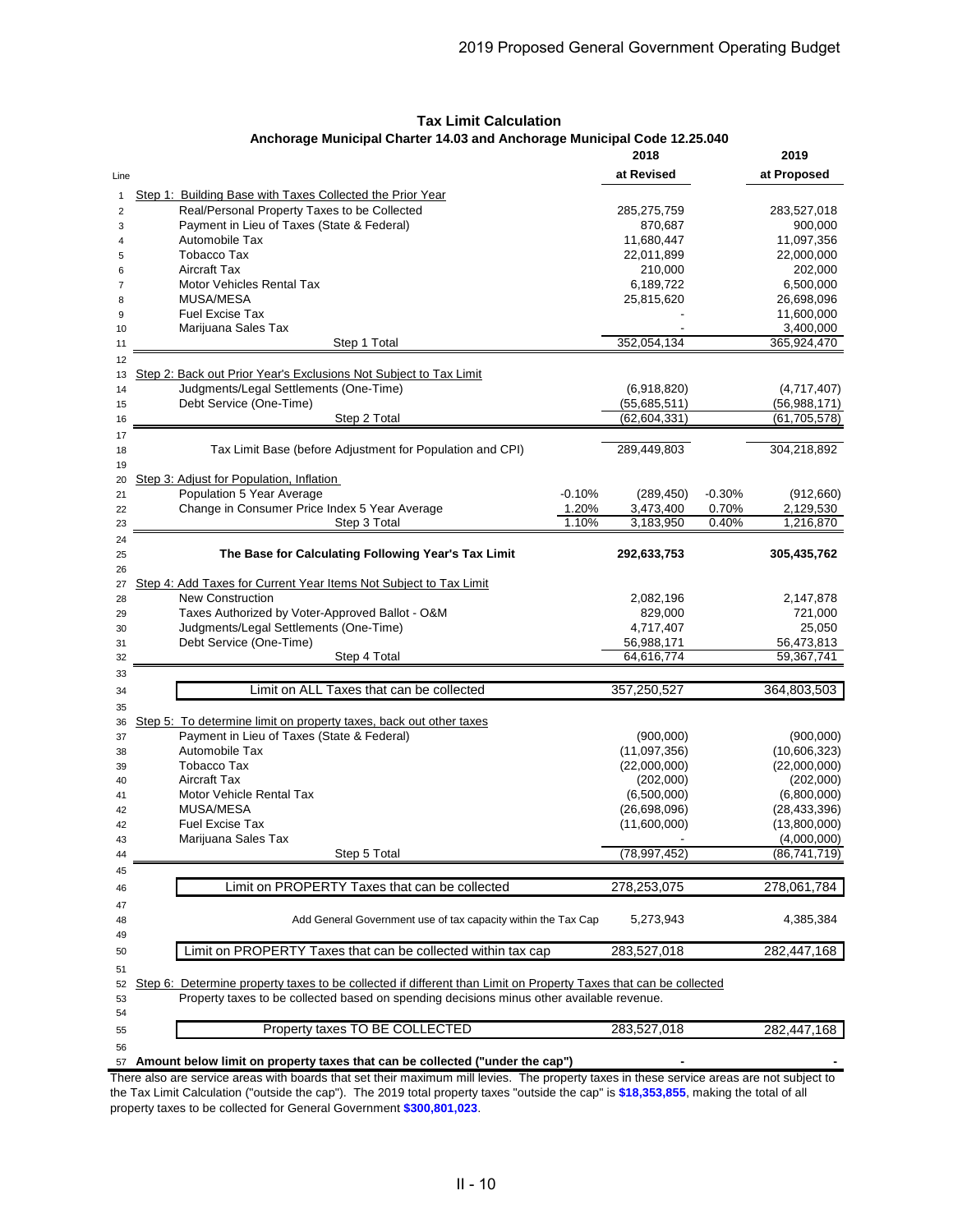|                                    |                |                          |                | 2017 Revised Budget | 2019 Proposed Budget<br>2018 Revised Budget |                |                |      |      |                |                | 19 v 18 Chg    |                |      |       |                |          |
|------------------------------------|----------------|--------------------------|----------------|---------------------|---------------------------------------------|----------------|----------------|------|------|----------------|----------------|----------------|----------------|------|-------|----------------|----------|
| <b>Department</b>                  | FT             | PТ                       | Seas           | Temp                | Total                                       | FT             | PT             | Seas | Temp | <b>Total</b>   | <b>FT</b>      | РT             | Seas           | Temp | Total | #              | %        |
| Assembly                           | 26             |                          |                |                     | 27                                          | 25             |                |      |      | 26             | 25             |                |                |      | 26    |                | 0.0%     |
| <b>Chief Fiscal Officer</b>        | $\overline{2}$ |                          |                |                     | $\overline{2}$                              | $\overline{2}$ |                |      |      | $\overline{2}$ | $\overline{2}$ |                |                |      | 2     |                | 0.0%     |
| <b>Development Services</b>        | 73             |                          |                |                     | 73                                          | 72             |                |      |      | 72             | 72             |                |                |      | 72    |                | 0.0%     |
| Economic & Community Development   | 6              |                          |                |                     | 6                                           | $\overline{7}$ |                |      |      | $\overline{7}$ | 6              |                |                |      | 6     | (1)            | $-16.7%$ |
| <b>Employee Relations</b>          | 30             |                          |                |                     | 30                                          | 27             |                |      |      | 27             | 41             |                |                |      | 41    | 14             | 46.7%    |
| <b>Equal Rights Commission</b>     | 6              |                          |                |                     | 6                                           | 6              |                |      |      | 6              | 6              |                |                |      | 6     |                | 0.0%     |
| Finance                            | 102            |                          |                |                     | 103                                         | 104            |                |      |      | 105            | 90             |                |                |      | 91    | (14)           | $-13.6%$ |
| Fire                               | 382            |                          |                |                     | 382                                         | 394            |                |      |      | 394            | 382            |                |                |      | 382   | (12)           | $-3.1%$  |
| <b>Health &amp; Human Services</b> | 53             | 1                        |                |                     | 55                                          | 47             | 1              | 2    |      | 50             | 48             | $\overline{2}$ |                |      | 51    | 1              | 1.8%     |
| Information Technology             | 74             |                          |                |                     | 74                                          | 68             |                |      |      | 68             | 70             |                |                |      | 70    | $\overline{2}$ | 2.7%     |
| <b>Internal Audit</b>              | 5              | 1                        |                |                     | 6                                           | 5              |                |      |      | 6              | 5              | $\overline{1}$ |                |      | 6     |                | 0.0%     |
| Library                            | 61             | 30                       |                |                     | 91                                          | 60             | 25             |      |      | 85             | 60             | 29             |                |      | 89    | 4              | 4.4%     |
| Maintenance & Operations           | 153            |                          | 7              |                     | 160                                         | 150            |                | 7    |      | 157            | 150            |                | $\overline{7}$ |      | 157   |                | 0.0%     |
| Management & Budget                | 6              |                          |                |                     | 6                                           | 5              |                |      |      | 5              | 5              |                |                |      | 5     |                | 0.0%     |
| Mayor                              | 9              |                          |                |                     | 9                                           | 8              |                |      |      | 8              | 8              |                |                |      | 8     |                | 0.0%     |
| <b>Municipal Attorney</b>          | 49             | 1                        |                |                     | 50                                          | 48             |                |      |      | 48             | 48             |                |                |      | 48    |                | 0.0%     |
| Municipal Manager                  | 20             | $\overline{2}$           |                |                     | 22                                          | 17             | $\overline{4}$ |      |      | 21             | 16             | 4              |                |      | 20    | (1)            | $-4.5%$  |
| Parks & Recreation                 | 69             | 25                       | 199            | 31                  | 324                                         | 69             | 25             | 210  | 31   | 335            | 68             | 25             | 205            | 31   | 329   | (6)            | $-1.9%$  |
| Planning                           | 24             |                          |                |                     | 24                                          | 21             |                |      |      | 21             | 22             |                |                |      | 22    |                | 4.2%     |
| Police                             | 599            |                          |                |                     | 599                                         | 599            |                |      |      | 599            | 601            |                |                |      | 601   | $\overline{2}$ | 0.3%     |
| Project Management & Engineering   | 37             |                          | $\overline{2}$ | $\overline{1}$      | 41                                          | 8              |                |      |      | 9              | 8              |                |                |      | 9     |                | 0.0%     |
| <b>Public Transportation</b>       | 147            |                          |                |                     | 147                                         | 148            |                |      |      | 148            | 165            |                |                |      | 165   | 17             | 11.6%    |
| <b>Public Works Administration</b> | 18             |                          |                |                     | 18                                          | 17             |                |      |      | 17             | 17             |                |                |      | 17    |                | 0.0%     |
| Purchasing                         | 14             |                          |                |                     | 14                                          | 13             |                |      |      | 13             | 13             |                |                |      | 13    |                | 0.0%     |
| <b>Real Estate</b>                 | 5              |                          |                |                     | 6                                           | 5              |                |      |      | 6              | 5              |                |                |      | 6     |                | 0.0%     |
| Traffic                            | 26             | $\overline{\phantom{a}}$ | 3              | 4                   | 30                                          | 27             |                | 3    |      | 31             | 27             |                | 3              |      | 31    |                | 0.0%     |
| <b>Position Total</b>              | 1.996          | 64                       | 212            | 33                  | 2,305                                       | 1,952          | 59             | 223  | 32   | 2.266          | 1,960          | 64             | 217            | 32   | 2,273 | 7              | 0.3%     |

# **Position Summary by Department**

This summary shows budgeted staffing levels at end of year. Reports generated from QuesticaBudget (Department Summary and Division Summary), included in department sections of budget books show staffing levels at beginning of year. Notable position changes are listed below:

#### **2019 Continuation Adjustments from 2018 Revised (net-zero changes detailed in department reconciliations).**

Employee Relations - transfer of Payroll Division, thirteen (13) positions from the Finance Department to the Employee Relations Department.

Finance - transfer of Payroll Division, thirteen (13) positions from the Finance Department to the Employee Relations Department, reverse ONE-TIME payroll temporary position.

Economic & Community Development - addition of one GIS Technician III offset with reduction of non-labor.

Health & Human Services - add one (1) Senior Office Associate, net-zero with line item reductions.

Information Technology - add one (1) SAP Training Lead and one (1) SAP Change Manager, net-zero with non-labor reductions.

Parks & Recreation - reverse ONE-TIME Assembly Amendment one (1) Park Foreman position and five (5) Parks Caretaker positions.

Police - reduce one (1) FT Police Captain position, net-zero with other various position increases.

#### **2019 Proposed Budget Changes from 2019 Continuation:**

Economic & Community Development - eliminate one (1) FT Special Admin Assistant II.

Employee Relations - add one (1) FT Personnel Analyst II position.

Fire - eliminate three (3) captain positions, three (3) fire apparatus engineer positions and six (6) firefighter positions.

Library - add two (2) PT Librarians, one (1) PT Library Assistant II and one (1) PT Library Clerk.

Municipal Manager - eliminate one (1) Special Admin Assistant II position.

Planning - add one (1) new FT Principal Admin Officer position.

Police - add one (1) new FT Police Clerk position, one (1) new FT Evidence Technician position and one (1) new FT Communications Clerk position.

Public Transportation - add sixteen (16) new FT Bus Operator positions and one (1) FT Dispatcher.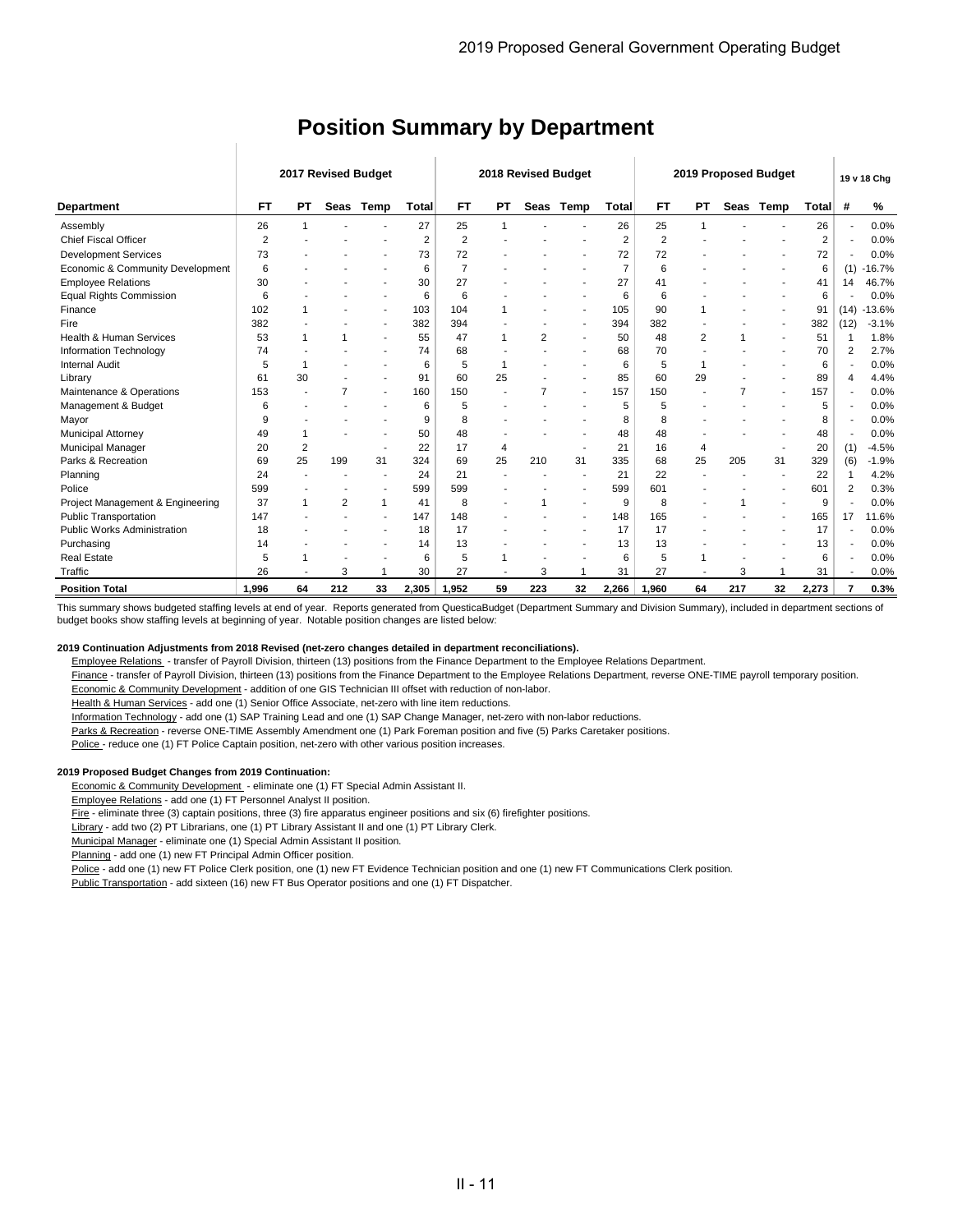# **2018 Revised to 2019 Proposed Direct Cost Budget Reconciliation by Department**

| <b>Continuation Level Adjustments</b>                                                                                                                                                                                                                                                                                                                                                                                                                                                                                                                                                                                                                                                                                                                                                                                                                                                                                                                                                                                                                                                                                                                                                                                                                                                                            |                                                                                                                                                                                                                                                                                                                                                                                                                                                                                                                                                                                                                                                                                                                                                                                                                                                                                                                                                                                                                                                                                                                                                                                                        |           |                          |                                  |                          |                      |               |                      |                    |                                  | <b>Proposed Adjustments</b> |                             |                          |            |               | 2019 Proposed |                            |
|------------------------------------------------------------------------------------------------------------------------------------------------------------------------------------------------------------------------------------------------------------------------------------------------------------------------------------------------------------------------------------------------------------------------------------------------------------------------------------------------------------------------------------------------------------------------------------------------------------------------------------------------------------------------------------------------------------------------------------------------------------------------------------------------------------------------------------------------------------------------------------------------------------------------------------------------------------------------------------------------------------------------------------------------------------------------------------------------------------------------------------------------------------------------------------------------------------------------------------------------------------------------------------------------------------------|--------------------------------------------------------------------------------------------------------------------------------------------------------------------------------------------------------------------------------------------------------------------------------------------------------------------------------------------------------------------------------------------------------------------------------------------------------------------------------------------------------------------------------------------------------------------------------------------------------------------------------------------------------------------------------------------------------------------------------------------------------------------------------------------------------------------------------------------------------------------------------------------------------------------------------------------------------------------------------------------------------------------------------------------------------------------------------------------------------------------------------------------------------------------------------------------------------|-----------|--------------------------|----------------------------------|--------------------------|----------------------|---------------|----------------------|--------------------|----------------------------------|-----------------------------|-----------------------------|--------------------------|------------|---------------|---------------|----------------------------|
|                                                                                                                                                                                                                                                                                                                                                                                                                                                                                                                                                                                                                                                                                                                                                                                                                                                                                                                                                                                                                                                                                                                                                                                                                                                                                                                  |                                                                                                                                                                                                                                                                                                                                                                                                                                                                                                                                                                                                                                                                                                                                                                                                                                                                                                                                                                                                                                                                                                                                                                                                        |           |                          |                                  | Hotel                    | Payroll              |               |                      |                    |                                  | One-                        |                             | Ongoing                  |            |               |               |                            |
| <b>Department</b>                                                                                                                                                                                                                                                                                                                                                                                                                                                                                                                                                                                                                                                                                                                                                                                                                                                                                                                                                                                                                                                                                                                                                                                                                                                                                                | 2018<br>Revised                                                                                                                                                                                                                                                                                                                                                                                                                                                                                                                                                                                                                                                                                                                                                                                                                                                                                                                                                                                                                                                                                                                                                                                        | Personnel | Debt<br>Service          | Misc &<br>Contracts <sup>1</sup> | Motel<br>Tax             | xfer fr<br>Fin to ER | Subtotal      | 2019<br>Continuation | <b>Bond</b><br>O&M | Public<br>$S$ afety <sup>2</sup> | Time<br>$\text{Depth}^3$    | Ongoing<br>Der <sup>4</sup> | <b>Service</b><br>Area   | Subtotal   | <b>Budget</b> | Less          | Depreciation Appropriation |
| Assembly                                                                                                                                                                                                                                                                                                                                                                                                                                                                                                                                                                                                                                                                                                                                                                                                                                                                                                                                                                                                                                                                                                                                                                                                                                                                                                         | 4,114,709                                                                                                                                                                                                                                                                                                                                                                                                                                                                                                                                                                                                                                                                                                                                                                                                                                                                                                                                                                                                                                                                                                                                                                                              | 58,295    |                          | (158,000)                        |                          |                      | (99, 705)     | 4,015,004            |                    |                                  |                             | 131,705                     |                          | 131,705    | 4,146,709     |               | 4,146,709                  |
| <b>Chief Fiscal Officer</b>                                                                                                                                                                                                                                                                                                                                                                                                                                                                                                                                                                                                                                                                                                                                                                                                                                                                                                                                                                                                                                                                                                                                                                                                                                                                                      | 458,286                                                                                                                                                                                                                                                                                                                                                                                                                                                                                                                                                                                                                                                                                                                                                                                                                                                                                                                                                                                                                                                                                                                                                                                                | 3,917     | $\sim$                   |                                  |                          |                      | 3,917         | 462,203              |                    |                                  |                             |                             |                          |            | 462,203       |               | 462,203                    |
| <b>Development Service:</b>                                                                                                                                                                                                                                                                                                                                                                                                                                                                                                                                                                                                                                                                                                                                                                                                                                                                                                                                                                                                                                                                                                                                                                                                                                                                                      | 11,361,105                                                                                                                                                                                                                                                                                                                                                                                                                                                                                                                                                                                                                                                                                                                                                                                                                                                                                                                                                                                                                                                                                                                                                                                             | 207,932   | $\sim$                   | (200,000)                        |                          |                      | 7,932         | 11,369,037           |                    |                                  | 100,000                     |                             |                          | 100,000    | 11,469,037    |               | 11,469,037                 |
| Economic & Commur                                                                                                                                                                                                                                                                                                                                                                                                                                                                                                                                                                                                                                                                                                                                                                                                                                                                                                                                                                                                                                                                                                                                                                                                                                                                                                | 12,082,782                                                                                                                                                                                                                                                                                                                                                                                                                                                                                                                                                                                                                                                                                                                                                                                                                                                                                                                                                                                                                                                                                                                                                                                             | 28,470    | 51,611                   | (311,906)                        | 131,338                  |                      | (100, 487)    | 11,982,295           |                    |                                  |                             | (78, 051)                   |                          | (78,051)   | 11,904,244    |               | 11,904,244                 |
| <b>Employee Relations</b>                                                                                                                                                                                                                                                                                                                                                                                                                                                                                                                                                                                                                                                                                                                                                                                                                                                                                                                                                                                                                                                                                                                                                                                                                                                                                        | 3,365,836                                                                                                                                                                                                                                                                                                                                                                                                                                                                                                                                                                                                                                                                                                                                                                                                                                                                                                                                                                                                                                                                                                                                                                                              | (51, 888) |                          |                                  |                          | 1,432,594            | 1,380,706     | 4,746,542            |                    |                                  |                             | 109,978                     |                          | 109,978    | 4,856,520     |               | 4,856,520                  |
| <b>Equal Rights Commiss</b>                                                                                                                                                                                                                                                                                                                                                                                                                                                                                                                                                                                                                                                                                                                                                                                                                                                                                                                                                                                                                                                                                                                                                                                                                                                                                      | 756,039                                                                                                                                                                                                                                                                                                                                                                                                                                                                                                                                                                                                                                                                                                                                                                                                                                                                                                                                                                                                                                                                                                                                                                                                | (8,303)   |                          |                                  |                          |                      | (8, 303)      | 747,736              |                    |                                  |                             |                             |                          |            | 747,736       |               | 747,736                    |
| Finance                                                                                                                                                                                                                                                                                                                                                                                                                                                                                                                                                                                                                                                                                                                                                                                                                                                                                                                                                                                                                                                                                                                                                                                                                                                                                                          | 14,291,122                                                                                                                                                                                                                                                                                                                                                                                                                                                                                                                                                                                                                                                                                                                                                                                                                                                                                                                                                                                                                                                                                                                                                                                             | 122,418   |                          | (234, 676)                       |                          | (1,432,594)          | (1,544,852)   | 12,746,270           |                    |                                  | (50,000)                    | (350,000)                   |                          | (400,000)  | 12,346,270    |               | 12,346,270                 |
| Fire                                                                                                                                                                                                                                                                                                                                                                                                                                                                                                                                                                                                                                                                                                                                                                                                                                                                                                                                                                                                                                                                                                                                                                                                                                                                                                             | 97,528,208                                                                                                                                                                                                                                                                                                                                                                                                                                                                                                                                                                                                                                                                                                                                                                                                                                                                                                                                                                                                                                                                                                                                                                                             | 3,139,333 | 233,016                  | (1,751,670)                      |                          |                      | 1,620,679     | 99,148,887           |                    | (163, 505)                       |                             |                             | 61,776                   | (101, 729) | 99,047,158    |               | 99,047,158                 |
| Health & Human Serv                                                                                                                                                                                                                                                                                                                                                                                                                                                                                                                                                                                                                                                                                                                                                                                                                                                                                                                                                                                                                                                                                                                                                                                                                                                                                              | 12,310,339                                                                                                                                                                                                                                                                                                                                                                                                                                                                                                                                                                                                                                                                                                                                                                                                                                                                                                                                                                                                                                                                                                                                                                                             | 97,449    | (164, 492)               | (550,000)                        |                          |                      | (617, 043)    | 11,693,296           |                    |                                  | 350,000                     | 72,172                      |                          | 422,172    | 12,115,468    |               | 12,115,468                 |
| Information Technolog                                                                                                                                                                                                                                                                                                                                                                                                                                                                                                                                                                                                                                                                                                                                                                                                                                                                                                                                                                                                                                                                                                                                                                                                                                                                                            | 33,898,936                                                                                                                                                                                                                                                                                                                                                                                                                                                                                                                                                                                                                                                                                                                                                                                                                                                                                                                                                                                                                                                                                                                                                                                             | (27, 975) | $\sim$                   | (262, 430)                       |                          |                      | (290, 405)    | 33,608,531           |                    |                                  |                             | (25, 786)                   |                          | (25, 786)  | 33,582,745    | (9,935,561)   | 23,647,184                 |
| <b>Internal Audit</b>                                                                                                                                                                                                                                                                                                                                                                                                                                                                                                                                                                                                                                                                                                                                                                                                                                                                                                                                                                                                                                                                                                                                                                                                                                                                                            | 734,928                                                                                                                                                                                                                                                                                                                                                                                                                                                                                                                                                                                                                                                                                                                                                                                                                                                                                                                                                                                                                                                                                                                                                                                                | 10,718    | $\sim$                   | 30,000                           | $\blacksquare$           |                      | 40,718        | 775,646              |                    |                                  | $\sim$                      |                             | $\overline{\phantom{a}}$ |            | 775,646       |               | 775,646                    |
| Library                                                                                                                                                                                                                                                                                                                                                                                                                                                                                                                                                                                                                                                                                                                                                                                                                                                                                                                                                                                                                                                                                                                                                                                                                                                                                                          | 8,760,147                                                                                                                                                                                                                                                                                                                                                                                                                                                                                                                                                                                                                                                                                                                                                                                                                                                                                                                                                                                                                                                                                                                                                                                              | 90,295    | $\overline{\phantom{a}}$ | (50,000)                         |                          |                      | 40,295        | 8,800,442            |                    |                                  |                             | 222,713                     |                          | 222,713    | 9,023,155     |               | 9,023,155                  |
| Maintenance & Opera                                                                                                                                                                                                                                                                                                                                                                                                                                                                                                                                                                                                                                                                                                                                                                                                                                                                                                                                                                                                                                                                                                                                                                                                                                                                                              | 89,136,054                                                                                                                                                                                                                                                                                                                                                                                                                                                                                                                                                                                                                                                                                                                                                                                                                                                                                                                                                                                                                                                                                                                                                                                             | 235,695   | (1, 118, 677)            | (306, 502)                       | (536)                    |                      | (1, 190, 020) | 87,946,034           | 512.000            |                                  | ÷,                          | (382, 918)                  | 1,937                    | 131,019    | 88,077,053    |               | 88,077,053                 |
| Management & Budge                                                                                                                                                                                                                                                                                                                                                                                                                                                                                                                                                                                                                                                                                                                                                                                                                                                                                                                                                                                                                                                                                                                                                                                                                                                                                               | 1,106,804                                                                                                                                                                                                                                                                                                                                                                                                                                                                                                                                                                                                                                                                                                                                                                                                                                                                                                                                                                                                                                                                                                                                                                                              | (4,835)   |                          | (130,000)                        |                          |                      | (134, 835)    | 971,969              |                    |                                  | 30,000                      | 75,000                      |                          | 105,000    | 1,076,969     |               | 1,076,969                  |
| Mayor                                                                                                                                                                                                                                                                                                                                                                                                                                                                                                                                                                                                                                                                                                                                                                                                                                                                                                                                                                                                                                                                                                                                                                                                                                                                                                            | 1,797,290                                                                                                                                                                                                                                                                                                                                                                                                                                                                                                                                                                                                                                                                                                                                                                                                                                                                                                                                                                                                                                                                                                                                                                                              | (60, 361) |                          |                                  |                          |                      | (60, 361)     | 1,736,929            |                    |                                  |                             | (100,000)                   |                          | (100,000)  | 1,636,929     |               | 1,636,929                  |
| Municipal Attorney                                                                                                                                                                                                                                                                                                                                                                                                                                                                                                                                                                                                                                                                                                                                                                                                                                                                                                                                                                                                                                                                                                                                                                                                                                                                                               | 7,449,784                                                                                                                                                                                                                                                                                                                                                                                                                                                                                                                                                                                                                                                                                                                                                                                                                                                                                                                                                                                                                                                                                                                                                                                              | 191,105   |                          |                                  |                          |                      | 191,105       | 7,640,889            |                    |                                  |                             | 15,000                      |                          | 15,000     | 7,655,889     |               | 7,655,889                  |
| <b>Municipal Manager</b>                                                                                                                                                                                                                                                                                                                                                                                                                                                                                                                                                                                                                                                                                                                                                                                                                                                                                                                                                                                                                                                                                                                                                                                                                                                                                         | 13,293,830                                                                                                                                                                                                                                                                                                                                                                                                                                                                                                                                                                                                                                                                                                                                                                                                                                                                                                                                                                                                                                                                                                                                                                                             | 52,364    | (74, 449)                | (166, 485)                       | $\overline{\phantom{a}}$ |                      | (188, 570)    | 13,105,260           |                    |                                  |                             | (79, 528)                   |                          | (79, 528)  | 13,025,732    |               | 13,025,732                 |
| Parks & Recreation                                                                                                                                                                                                                                                                                                                                                                                                                                                                                                                                                                                                                                                                                                                                                                                                                                                                                                                                                                                                                                                                                                                                                                                                                                                                                               | 21,494,687                                                                                                                                                                                                                                                                                                                                                                                                                                                                                                                                                                                                                                                                                                                                                                                                                                                                                                                                                                                                                                                                                                                                                                                             | 197,861   | 461,404                  | (356, 240)                       | (358)                    |                      | 302,667       | 21,797,354           | 119,000            |                                  | 150,000                     |                             | 28                       | 269,028    | 22,066,382    |               | 22,066,382                 |
| Planning                                                                                                                                                                                                                                                                                                                                                                                                                                                                                                                                                                                                                                                                                                                                                                                                                                                                                                                                                                                                                                                                                                                                                                                                                                                                                                         | 3,107,280                                                                                                                                                                                                                                                                                                                                                                                                                                                                                                                                                                                                                                                                                                                                                                                                                                                                                                                                                                                                                                                                                                                                                                                              | (1,368)   |                          |                                  |                          |                      | (1, 368)      | 3,105,912            |                    |                                  | (146, 868)                  | 26,686                      |                          | (120, 182) | 2,985,730     |               | 2,985,730                  |
| Police                                                                                                                                                                                                                                                                                                                                                                                                                                                                                                                                                                                                                                                                                                                                                                                                                                                                                                                                                                                                                                                                                                                                                                                                                                                                                                           | 113,129,867                                                                                                                                                                                                                                                                                                                                                                                                                                                                                                                                                                                                                                                                                                                                                                                                                                                                                                                                                                                                                                                                                                                                                                                            | 1,908,015 | 120,619                  | (1,370,866)                      |                          |                      | 657,768       | 113,787,635          |                    | 4,692,589                        |                             |                             |                          | 4,692,589  | 118,480,224   |               | 118,480,224                |
| Project Management                                                                                                                                                                                                                                                                                                                                                                                                                                                                                                                                                                                                                                                                                                                                                                                                                                                                                                                                                                                                                                                                                                                                                                                                                                                                                               | 1,389,482                                                                                                                                                                                                                                                                                                                                                                                                                                                                                                                                                                                                                                                                                                                                                                                                                                                                                                                                                                                                                                                                                                                                                                                              | 23,468    |                          |                                  |                          |                      | 23,468        | 1,412,950            |                    |                                  |                             |                             |                          |            | 1,412,950     |               | 1,412,950                  |
| <b>Public Transportation</b>                                                                                                                                                                                                                                                                                                                                                                                                                                                                                                                                                                                                                                                                                                                                                                                                                                                                                                                                                                                                                                                                                                                                                                                                                                                                                     | 23,100,878                                                                                                                                                                                                                                                                                                                                                                                                                                                                                                                                                                                                                                                                                                                                                                                                                                                                                                                                                                                                                                                                                                                                                                                             | 35,702    | 11,503                   | (94,076)                         |                          |                      | (46, 871)     | 23,054,007           |                    |                                  |                             | 527,000                     |                          | 527,000    | 23,581,007    |               | 23,581,007                 |
| Public Works Adminis                                                                                                                                                                                                                                                                                                                                                                                                                                                                                                                                                                                                                                                                                                                                                                                                                                                                                                                                                                                                                                                                                                                                                                                                                                                                                             | 11,882,021                                                                                                                                                                                                                                                                                                                                                                                                                                                                                                                                                                                                                                                                                                                                                                                                                                                                                                                                                                                                                                                                                                                                                                                             | (19, 316) |                          |                                  |                          |                      | (19, 316)     | 11,862,705           |                    |                                  |                             |                             |                          |            | 11,862,705    |               | 11,862,705                 |
| Purchasing                                                                                                                                                                                                                                                                                                                                                                                                                                                                                                                                                                                                                                                                                                                                                                                                                                                                                                                                                                                                                                                                                                                                                                                                                                                                                                       | 1,717,336                                                                                                                                                                                                                                                                                                                                                                                                                                                                                                                                                                                                                                                                                                                                                                                                                                                                                                                                                                                                                                                                                                                                                                                              | 40,186    |                          |                                  |                          |                      | 40,186        | 1,757,522            |                    |                                  | 40,000                      |                             |                          | 40,000     | 1,797,522     |               | 1,797,522                  |
| <b>Real Estate</b>                                                                                                                                                                                                                                                                                                                                                                                                                                                                                                                                                                                                                                                                                                                                                                                                                                                                                                                                                                                                                                                                                                                                                                                                                                                                                               | 7,892,947                                                                                                                                                                                                                                                                                                                                                                                                                                                                                                                                                                                                                                                                                                                                                                                                                                                                                                                                                                                                                                                                                                                                                                                              | 19,246    |                          |                                  |                          |                      | 19.246        | 7,912,193            |                    |                                  |                             | 77.269                      |                          | 77,269     | 7,989,462     |               | 7,989,462                  |
| Traffic                                                                                                                                                                                                                                                                                                                                                                                                                                                                                                                                                                                                                                                                                                                                                                                                                                                                                                                                                                                                                                                                                                                                                                                                                                                                                                          | 5,643,719                                                                                                                                                                                                                                                                                                                                                                                                                                                                                                                                                                                                                                                                                                                                                                                                                                                                                                                                                                                                                                                                                                                                                                                              | 49,421    |                          |                                  |                          |                      | 49,421        | 5,693,140            | 90,000             |                                  |                             |                             |                          | 90,000     | 5,783,140     |               | 5,783,140                  |
| <b>TANs Expense</b>                                                                                                                                                                                                                                                                                                                                                                                                                                                                                                                                                                                                                                                                                                                                                                                                                                                                                                                                                                                                                                                                                                                                                                                                                                                                                              | 515,030                                                                                                                                                                                                                                                                                                                                                                                                                                                                                                                                                                                                                                                                                                                                                                                                                                                                                                                                                                                                                                                                                                                                                                                                |           | (49, 029)                |                                  |                          |                      | (49, 029)     | 466,001              |                    |                                  |                             |                             |                          |            | 466,001       |               | 466,001                    |
| <b>Convention Center Re</b>                                                                                                                                                                                                                                                                                                                                                                                                                                                                                                                                                                                                                                                                                                                                                                                                                                                                                                                                                                                                                                                                                                                                                                                                                                                                                      | 13,418,768                                                                                                                                                                                                                                                                                                                                                                                                                                                                                                                                                                                                                                                                                                                                                                                                                                                                                                                                                                                                                                                                                                                                                                                             |           |                          |                                  | 245,704                  |                      | 245,704       | 13,664,472           |                    |                                  |                             |                             |                          |            | 13,664,472    |               | 13,664,472                 |
| <b>Direct Cost Total</b>                                                                                                                                                                                                                                                                                                                                                                                                                                                                                                                                                                                                                                                                                                                                                                                                                                                                                                                                                                                                                                                                                                                                                                                                                                                                                         | 515,738,214                                                                                                                                                                                                                                                                                                                                                                                                                                                                                                                                                                                                                                                                                                                                                                                                                                                                                                                                                                                                                                                                                                                                                                                            | 6,337,844 | (528, 494)               | (5,912,851)                      | 376,148                  |                      | 272,647       | 516,010,861          | 721,000            | 4,529,084                        | 473,132                     | 241,240                     | 63,741                   | 6,028,197  | 522,039,058   | (9,935,561)   | 512,103,497                |
| Notes (additional details provided in department reconciliations):<br><sup>1</sup> Misc & Contract Changes: Fleet Rental Rates - includes adjusting \$222,498 from Police to Maintenance & Operations to reflect realignment of vehicle purchases in 2019; Removal of Prior Year ONE-TIME Items of (\$5,912,851<br>labor from multiple departments.<br><sup>2</sup> Public Safety Changes: Fire - (\$2,453,100) for closure of apparatus - 4 person/shift over three shifts for a total reduction of twelve (12) positions with no layoffs due to decrease managed through attrition; Fire - \$2<br>for Contribution to Certificates of Participation (COPs) Fund (330000) for repayment of debt service for principal and interest costs for issuance of COPs, per AO 2017-133 approved on 11/03/17, that funded the Police & Fir<br>శ<br>Trust Fund; Police - \$350,868 to add 2019 Police attrition academy costs associated with recruiting, backgrounds, hiring, and outfitting supplies; Police - \$290,461 to add three (3) non-sworn staffing with allocation of po<br>department; Police - \$2,443,667 for new Anchorage Police Department headquarters building lease, utilities, and operating costs; Police - (\$1,584,811) for overtime reduction; Fire - \$26,750 and Police - \$15,718 for Police |                                                                                                                                                                                                                                                                                                                                                                                                                                                                                                                                                                                                                                                                                                                                                                                                                                                                                                                                                                                                                                                                                                                                                                                                        |           |                          |                                  |                          |                      |               |                      |                    |                                  |                             |                             |                          |            |               |               |                            |
| Medical costs adjustment.<br>ent<br><sup>3</sup> One-Time Department Changes: Finance, Treasury - (\$50,000) Charge partial position to Computerized Assisted Mass Appraisal (CAMA) Upgrade capital project; Development Services - \$100,000 for Code abatement and deterior<br><b>Opel</b><br>clean-up; Health & Human Services - \$350,000 for Housing and Homelessness as a contribution to Housing and Homelessness ongoing project to include matching funds, support to Mobile Intervention Team, infrastructure needs,<br>coordinator; Management & Budget - \$30,000 for services for testimony work on AWWU rate case to be funded by AWWU; Planning - (\$146,868) to keep Sr Planner position vacant for only 2019, to be fully funded in 2020; Purchas<br>Gunej<br>to add funding for long-term employee retirement leave cash-out; Parks & Recreation - \$150,000 for parks homeless camps cleanup.                                                                                                                                                                                                                                                                                                                                                                                                 |                                                                                                                                                                                                                                                                                                                                                                                                                                                                                                                                                                                                                                                                                                                                                                                                                                                                                                                                                                                                                                                                                                                                                                                                        |           |                          |                                  |                          |                      |               |                      |                    |                                  |                             |                             |                          |            |               |               |                            |
|                                                                                                                                                                                                                                                                                                                                                                                                                                                                                                                                                                                                                                                                                                                                                                                                                                                                                                                                                                                                                                                                                                                                                                                                                                                                                                                  | 4 Ongoing Department Changes: Assembly - \$131,705 for Vote-by-Mail hardware, software, and labor increase; Economic & Community Development - (\$78,051) reduction of one (1) Special Admin Assistant II position; Employee Rel<br>\$109,978 to add one (1) Personnel Analyst II position; Finance, Controller - (\$350,000) reduction of labor for efficiencies; Health & Human Services - \$53,172 for Animal Care and Control Contract, \$9,000 for contractual re<br>png<br>Connect, \$10,000 for contracted translation and interpretation services; Information Technology - (\$500,000) reduction of professional services contracting budget, \$474,214 for depreciation adjustment to reflect current sc<br>capital project completions; Library - \$100,000 for Automation software maintenance and Automated Handling System (AMHS) debt service, \$122,713 for Loussac Library Sunday service and meeting space management; Maintenance &<br>6<br>Operations - (\$110,000) reduction to contribution to capital for major municipal facility repairs, (\$272,918) reduction to professional services contracting budget; Management & Budget - \$75,000 increase professional servi<br>O. |           |                          |                                  |                          |                      |               |                      |                    |                                  |                             |                             |                          |            |               |               |                            |

#### **Notes (additional details provided in department reconciliations):**

- <sup>2</sup> Public Safety Changes: Fire (\$2,453,100) for closure of apparatus 4 person/shift over three shifts for a total reduction of twelve (12) positions with no layoffs due to decrease managed through attrition; Fire \$2 for Contribution to Certificates of Participation (COPs) Fund (330000) for repayment of debt service for principal and interest costs for issuance of COPs, per AO 2017-133 approved on 11/03/17, that funded the Police & Fir Trust Fund: Police - \$350.868 to add 2019 Police attrition academy costs associated with recruiting, backgrounds, hiring, and outfitting supplies: Police - \$290.461 to add three (3) non-sworn staffing with allocation of po department: Police - \$2.443.667 for new Anchorage Police Department headquarters building lease, utilities, and operating costs: Police - (\$1.584.811) for overtime reduction: Fire - \$26.750 and Police - \$15.718 for Police Medical costs adjustment.
- <sup>3</sup> One-Time Department Changes: Finance, Treasury (\$50,000) Charge partial position to Computerized Assisted Mass Appraisal (CAMA) Upgrade capital project; Development Services \$100,000 for Code abatement and deterior clean-up; Health & Human Services - \$350,000 for Housing and Homelessness as a contribution to Housing and Homelessness ongoing project to include matching funds, support to Mobile Intervention Team, infrastructure needs, coordinator; Management & Budget - \$30,000 for services for testimony work on AWWU rate case to be funded by AWWU; Planning - (\$146,868) to keep Sr Planner position vacant for only 2019, to be fully funded in 2020; Purchas to add funding for long-term employee retirement leave cash-out; Parks & Recreation - \$150,000 for parks homeless camps cleanup.
- 4 Ongoing Department Changes: Assembly \$131,705 for Vote-by-Mail hardware, software, and labor increase; Economic & Community Development (\$78,051) reduction of one (1) Special Admin Assistant II position; Employee Rel \$109.978 to add one (1) Personnel Analyst II position: Finance, Controller - (\$350,000) reduction of labor for efficiencies: Health & Human Services - \$53.172 for Animal Care and Control Contract, \$9,000 for contractual re Connect, \$10,000 for contracted translation and interpretation services: Information Technology - (\$500,000) reduction of professional services contracting budget, \$474,214 for depreciation adjustment to reflect current sc capital project completions; Library - \$100,000 for Automation software maintenance and Automated Handling System (AMHS) debt service, \$122,713 for Loussac Library Sunday service and meeting space management; Maintenance & Operations - (\$110,000) reduction to contribution to capital for major municipal facility repairs, (\$272.918) reduction to professional services contracting budget; Management & Budget - \$75,000 increase professional servi Mayor - (\$100,000) reduction to labor funding; Municipal Attorney - \$15,000 for Justware upgrade on-site support; Municipal Manager - (\$206,283) reduction of one (1) Special Admin Assistant II Position, \$26,755 for Risk Di adjustments including Vivid safety training materials and \$100,000 for Risk Division property insurer foregoing property credit (again); Planning - \$73,882 to add one (1) Principal Admin Officer and charge 1/2 of position to reduce Director by 1/4 for time charged to grant funding; Public Transportation - \$527,000 for continuation of neighborhood routes service expansion; Real Estate - \$77,269 for contractual lease payments.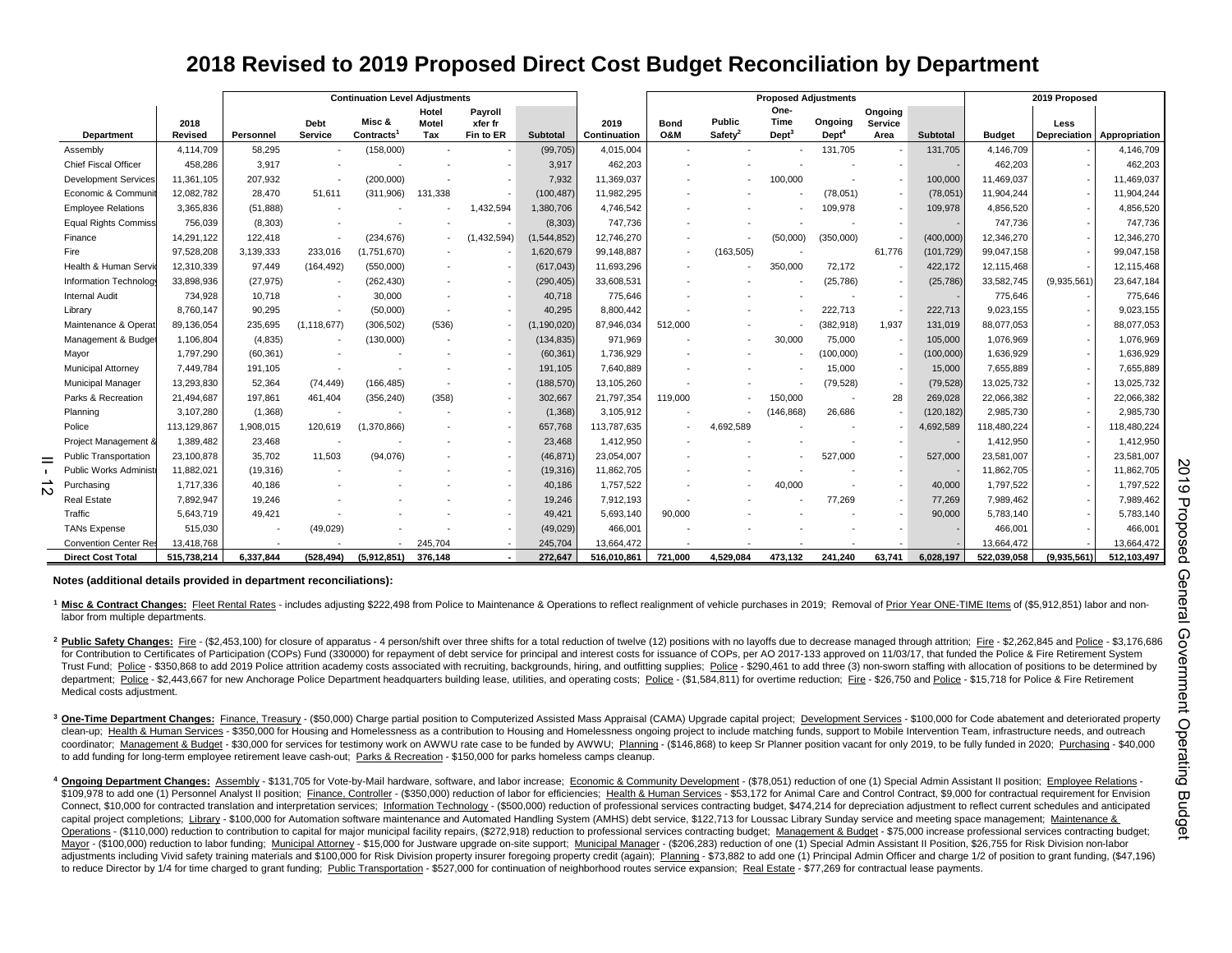# **2019 Proposed Direct Cost Budget Use of Funds by Departments (Direct Cost in \$ Thousands)**

Fund # 101000 104000 106000 119000 131000 141000 151000 161000 162000 SA/LRSA 163000 164000 2020X0 221000 301000 602000 607000

**Eagle** 

|        |                                                                    |          | Chugiak<br>Fire<br><b>Service</b> | Girdwood<br>Valley<br><b>Service</b> | Chugiak/<br>Birchwd/<br>ER RR | Anch<br>Fire<br><b>Service</b> | Anch<br>Roads/<br>Drainage<br>Service | Anch<br>Police<br>Service | Anch<br>Parks &<br>Rec<br><b>Service</b> | River /<br>Chugiak<br>Parks &<br>Rec<br><b>Service</b> | <b>Multiple</b><br>SAs and | <b>Bld</b><br>Safety<br><b>Service</b> | <b>Public</b><br>Fin | Cnvntn<br>Ctr Ops | Heritage<br>Land         | Rev<br>Bond- |          | <b>Mgmnt</b><br>Info |              | % of                          |
|--------|--------------------------------------------------------------------|----------|-----------------------------------|--------------------------------------|-------------------------------|--------------------------------|---------------------------------------|---------------------------|------------------------------------------|--------------------------------------------------------|----------------------------|----------------------------------------|----------------------|-------------------|--------------------------|--------------|----------|----------------------|--------------|-------------------------------|
|        | Department<br>Assembly                                             | Areawide | Area                              | Area                                 | SΑ                            | Area                           | Area                                  | Area                      | Area                                     | Area                                                   | <b>LRSAs</b>               | Area                                   | Invest               | Reserve           | Bank                     | <b>PAC</b>   | Self-Ins | <b>Systems</b>       | <b>TOTAL</b> | <b>Total</b>                  |
|        | <b>Chief Fiscal Officer</b>                                        | 4,147    |                                   |                                      |                               |                                |                                       |                           |                                          |                                                        |                            |                                        |                      |                   |                          |              |          |                      | 4,147        | 0.8%                          |
|        | <b>Development Services</b>                                        | 462      |                                   |                                      |                               |                                |                                       |                           |                                          |                                                        |                            |                                        |                      |                   |                          |              |          |                      | 462          | 0.1%                          |
|        | Economic & Community Deve                                          | 5,167    |                                   |                                      |                               |                                |                                       |                           |                                          |                                                        |                            | 6,302                                  |                      |                   |                          |              |          |                      | 11,469       | 2.2%                          |
|        | <b>Employee Relations</b>                                          | 11,602   |                                   |                                      |                               |                                |                                       |                           |                                          |                                                        |                            |                                        |                      |                   |                          | 302          |          |                      | 11,904       | 2.3%                          |
|        | <b>Equal Rights Commission</b>                                     | 4,857    |                                   |                                      |                               |                                |                                       |                           |                                          |                                                        |                            |                                        |                      |                   |                          |              |          |                      | 4,857        | 0.9%                          |
|        |                                                                    | 748      |                                   |                                      |                               |                                |                                       |                           |                                          |                                                        |                            |                                        |                      |                   |                          |              |          |                      | 748          | 0.1%                          |
|        | Finance                                                            | 10,443   | $\overline{\phantom{a}}$          | $\overline{\phantom{a}}$             |                               |                                |                                       |                           |                                          |                                                        |                            |                                        | 1,903                |                   |                          |              |          |                      | 12,346       | 2.4%                          |
|        | Fire                                                               | 28,553   | 914                               | 897                                  | $\sim$                        | 68,683                         |                                       |                           |                                          |                                                        |                            |                                        |                      |                   |                          |              |          |                      | 99,047       | 19.0%                         |
|        | Health & Human Services                                            | 12,115   | $\overline{\phantom{a}}$          |                                      |                               |                                |                                       |                           |                                          |                                                        |                            |                                        |                      |                   |                          |              |          |                      | 12,115       | 2.3%                          |
|        | Information Technology                                             | 1,199    |                                   |                                      |                               |                                |                                       |                           |                                          |                                                        |                            |                                        |                      |                   |                          |              |          | 32,384               | 33,583       | 6.4%                          |
|        | <b>Internal Audit</b>                                              | 776      |                                   |                                      |                               |                                |                                       |                           |                                          |                                                        |                            |                                        |                      |                   |                          |              |          |                      | 776          | 0.1%                          |
|        | Library                                                            | 9,023    |                                   |                                      |                               |                                |                                       |                           |                                          |                                                        |                            |                                        |                      |                   |                          |              |          |                      | 9,023        | 1.7%                          |
|        | Maintenance & Operations                                           | 13,920   |                                   | 984                                  |                               |                                | 72,891                                |                           |                                          |                                                        | 282                        |                                        |                      |                   |                          |              |          |                      | 88,077       | 16.9%                         |
|        | Management & Budget                                                | 1,077    |                                   |                                      |                               |                                |                                       |                           |                                          |                                                        |                            |                                        |                      |                   |                          |              |          |                      | 1,077        | $0.2\%$ $\sum$                |
| ∸<br>ယ | Mayor                                                              | 1,637    |                                   |                                      |                               |                                |                                       |                           |                                          |                                                        |                            |                                        |                      |                   |                          |              |          |                      | 1,637        | ದ<br>0.3%                     |
|        | <b>Municipal Attorney</b>                                          | 7,656    |                                   |                                      |                               |                                |                                       |                           |                                          |                                                        |                            |                                        |                      |                   |                          |              |          |                      | 7,656        | 1.5%                          |
|        | <b>Municipal Manager</b>                                           | 2,891    |                                   |                                      |                               |                                |                                       |                           |                                          |                                                        |                            |                                        |                      |                   |                          |              | 10,135   |                      | 13,026       | 2.5%<br>d                     |
|        | Parks & Recreation                                                 |          |                                   | 238                                  |                               |                                |                                       |                           | 18,292                                   | 3,537                                                  |                            |                                        |                      |                   |                          |              |          |                      | 22,066       | c<br>4.2%<br>Ō                |
|        | Planning                                                           | 2,986    | $\overline{\phantom{a}}$          | $\overline{\phantom{a}}$             |                               |                                | ٠                                     |                           |                                          |                                                        |                            |                                        |                      |                   |                          |              |          |                      | 2,986        | U.<br>0.6%<br>ወ               |
|        | Police                                                             | 50       |                                   | 635                                  |                               |                                | $\overline{\phantom{a}}$              | 117,795                   |                                          |                                                        |                            |                                        |                      |                   |                          |              |          |                      | 118,480      | Ω<br>22.7%                    |
|        | Project Management & Engin                                         | 1,413    | $\overline{\phantom{a}}$          |                                      |                               |                                |                                       |                           |                                          |                                                        |                            |                                        |                      |                   |                          |              |          |                      | 1,413        | G<br>0.3%                     |
|        | <b>Public Transportation</b>                                       | 23,581   |                                   |                                      |                               |                                |                                       |                           |                                          |                                                        |                            |                                        |                      |                   |                          |              |          |                      | 23,581       | ወ<br>4.5%<br>Ξ                |
|        | Public Works Administration                                        | 1,741    |                                   | $\overline{\phantom{a}}$             | 7,293                         |                                |                                       |                           |                                          | $\overline{\phantom{a}}$                               | 2,828                      |                                        |                      |                   |                          |              |          |                      | 11,863       | 2.3%                          |
|        | Purchasing                                                         | 1,798    |                                   |                                      |                               |                                |                                       |                           |                                          |                                                        |                            |                                        |                      |                   |                          |              |          |                      | 1,798        | نە<br>0.3%                    |
|        | <b>Real Estate</b>                                                 | 7,371    |                                   |                                      |                               |                                |                                       |                           |                                          |                                                        |                            |                                        |                      |                   | 619                      |              |          |                      | 7,989        | G<br>1.5%                     |
|        | Traffic                                                            | 5,783    |                                   |                                      |                               |                                |                                       |                           |                                          |                                                        |                            |                                        |                      |                   |                          |              |          |                      | 5,783        | o<br>1.1%                     |
|        | <b>TANs Expense</b>                                                | 466      |                                   |                                      |                               |                                |                                       |                           |                                          |                                                        |                            |                                        | $\blacksquare$       |                   |                          |              |          |                      | 466          | Ф<br>0.1%                     |
|        | <b>Convention Center Reserve</b>                                   |          |                                   |                                      |                               |                                |                                       |                           |                                          |                                                        |                            |                                        | $\sim$               | 13.664            | $\overline{\phantom{a}}$ |              |          |                      | 13,664       | 2.6%                          |
|        | <b>Total General Government</b>                                    | 161,460  | 914                               | 2,754                                | 7,293                         | 68,683                         | 72,891                                | 117,795                   | 18,292                                   | 3,537                                                  | 3,111                      | 6,302                                  | 1,903                | 13,664            | 619                      | 302          | 10,135   | 32,384               | 522,039      | $\boldsymbol{\Phi}$<br>100.0% |
|        |                                                                    |          |                                   |                                      |                               |                                |                                       |                           |                                          |                                                        |                            |                                        |                      |                   |                          |              |          |                      |              |                               |
|        | Percent of Total                                                   | 30.9%    | 0.2%                              | 0.5%                                 | 1.4%                          | 13.2%                          | 14.0%                                 | 22.6%                     | 3.5%                                     | 0.7%                                                   | 0.6%                       | 1.2%                                   | 0.4%                 | 2.6%              | 0.1%                     | 0.1%         | 1.9%     | 6.2%                 | 100.0%       |                               |
|        | Direct Cost includes debt service and depreciation / amortization. |          |                                   |                                      |                               |                                |                                       |                           |                                          |                                                        |                            |                                        |                      |                   |                          |              |          |                      |              | Operating                     |
|        |                                                                    |          |                                   |                                      |                               |                                |                                       |                           |                                          |                                                        |                            |                                        |                      |                   |                          |              |          |                      |              |                               |
|        |                                                                    |          |                                   |                                      |                               |                                |                                       |                           |                                          |                                                        |                            |                                        |                      |                   |                          |              |          |                      |              |                               |
|        |                                                                    |          |                                   |                                      |                               |                                |                                       |                           |                                          |                                                        |                            |                                        |                      |                   |                          |              |          |                      |              | <b>Budge</b>                  |
|        |                                                                    |          |                                   |                                      |                               |                                |                                       |                           |                                          |                                                        |                            |                                        |                      |                   |                          |              |          |                      |              | ቧ                             |
|        |                                                                    |          |                                   |                                      |                               |                                |                                       |                           |                                          |                                                        |                            |                                        |                      |                   |                          |              |          |                      |              |                               |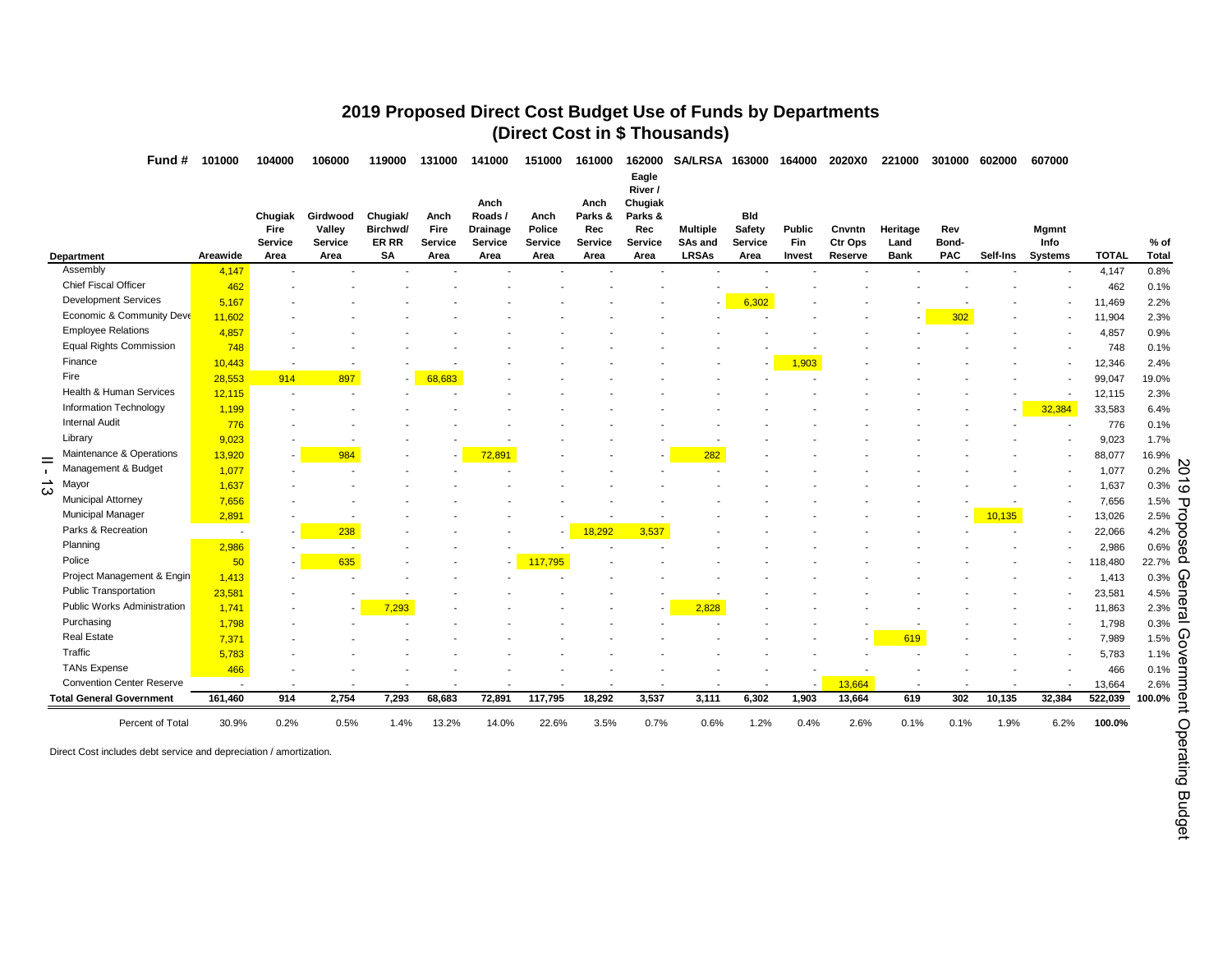# **2019 Proposed Budget Revenues, Direct Costs, and other Funding Source**

|                                               | Fund #<br>101000 | 104000                   | 106000                   | 119000                                                 | 131000                                   | 141000                                                         | (\$ Thousands)<br>151000                          |
|-----------------------------------------------|------------------|--------------------------|--------------------------|--------------------------------------------------------|------------------------------------------|----------------------------------------------------------------|---------------------------------------------------|
| Revenue Type                                  | Areawide         | <b>Chugiak Fire</b>      | Girdwood<br>Valley       | Chugiak/Birch<br>Service Area Service Area wd/ER RR SA | Anchorage<br>Fire<br><b>Service Area</b> | Anchorage<br>Roads /<br><b>Drainage</b><br><b>Service Area</b> | Anchorage<br><b>Police</b><br><b>Service Area</b> |
| Contributions & Transfers from Other Funds    | 8,940            |                          |                          | 97                                                     | $\overline{a}$                           | $\sim$                                                         |                                                   |
| <b>Federal Revenues</b>                       | 249              |                          | $\overline{\phantom{a}}$ | $\blacksquare$                                         | 39                                       | 638                                                            |                                                   |
| Fees & Charges for Services                   | 22,821           |                          | 7                        | 25                                                     | 548                                      | 8                                                              | 1,105                                             |
| <b>Fines &amp; Forfeitures</b>                | 668              | $\blacksquare$           | $\overline{\phantom{a}}$ | $\overline{\phantom{a}}$                               | $\overline{a}$                           | ÷,                                                             | 4,791                                             |
| Investment Income                             | 1,184            | 30                       | 21                       | 33                                                     | 309                                      | 210                                                            | 313                                               |
| Licenses, Permits, Certifications             | 2,582            |                          |                          | $\overline{a}$                                         | 475                                      |                                                                |                                                   |
| <b>Other Revenues</b>                         | 1,150            |                          | 6                        | $\overline{2}$                                         | 55                                       | 68                                                             | 572                                               |
| Payments in Lieu of Taxes (PILT)              | 2,100            |                          |                          |                                                        | $\blacksquare$                           |                                                                |                                                   |
| <b>Special Assessments</b>                    |                  |                          | $\overline{\phantom{a}}$ |                                                        | $\overline{\phantom{a}}$                 | 220                                                            |                                                   |
| <b>State Revenues</b>                         | 7,977            | $\mathbf{1}$             | 2                        | $\overline{\phantom{a}}$                               | 80                                       | 574                                                            | 506                                               |
| Taxes - Other - Outside Tax Limit Calculation | 12,643           | 27                       | 42                       | 170                                                    | 314                                      | 543                                                            | 444                                               |
| Taxes - Other/PILT - In Tax Limit Calculation | 82,404           | $\overline{\phantom{a}}$ | ÷,                       |                                                        | 1,086                                    | 1,440                                                          | 1,437                                             |
| Taxes - Property                              | (2,825)          | 1,186                    | 3,052                    | 7,100                                                  | 76,939                                   | 71,618                                                         | 116,707                                           |
| Revenues Total                                | 139,893          | 1,245                    | 3,130                    | 7,427                                                  | 79,845                                   | 75,319                                                         | 125,876                                           |
|                                               |                  |                          |                          |                                                        |                                          |                                                                |                                                   |
| Department                                    |                  |                          |                          |                                                        |                                          |                                                                |                                                   |
| Assembly                                      | 4,147            |                          |                          |                                                        |                                          |                                                                |                                                   |
| <b>Chief Fiscal Officer</b>                   | 462              |                          |                          |                                                        |                                          |                                                                |                                                   |
| <b>Development Services</b>                   | 5,167            |                          |                          |                                                        |                                          |                                                                |                                                   |
| Economic & Community Development              | 11,602           |                          |                          |                                                        |                                          |                                                                |                                                   |
| <b>Employee Relations</b>                     | 4,857            |                          |                          |                                                        |                                          |                                                                |                                                   |
| <b>Equal Rights Commission</b>                | 748              |                          |                          |                                                        |                                          |                                                                |                                                   |
| Finance                                       | 10,443           |                          |                          |                                                        |                                          |                                                                |                                                   |
| Fire                                          | 28,553           | 914                      | 897                      |                                                        | 68,683                                   |                                                                |                                                   |
| Health & Human Services                       | 12,115           |                          |                          |                                                        |                                          |                                                                |                                                   |
| Information Technology                        | 1,199            |                          | ٠                        |                                                        |                                          |                                                                |                                                   |
| <b>Internal Audit</b>                         | 776              |                          | $\overline{\phantom{a}}$ |                                                        |                                          |                                                                |                                                   |
| Library                                       | 9,023            |                          |                          |                                                        |                                          |                                                                |                                                   |
| Maintenance & Operations                      | 13,920           |                          | 984                      |                                                        |                                          | 72,891                                                         |                                                   |
| Management & Budget                           | 1,077            |                          |                          |                                                        |                                          |                                                                |                                                   |
| Mayor                                         | 1,637            |                          |                          |                                                        |                                          |                                                                |                                                   |
| Municipal Attorney                            | 7,656            |                          |                          |                                                        |                                          |                                                                |                                                   |
| <b>Municipal Manager</b>                      | 2,891            |                          |                          |                                                        |                                          |                                                                |                                                   |
| Parks & Recreation                            |                  |                          | 238                      |                                                        |                                          |                                                                |                                                   |
| Planning                                      | 2,986            |                          | $\blacksquare$           |                                                        |                                          |                                                                |                                                   |
| Police                                        | 50               |                          | 635                      |                                                        |                                          |                                                                | 117,795                                           |
| Project Management & Engineering              | 1,413            |                          |                          |                                                        |                                          |                                                                |                                                   |
| <b>Public Transportation</b>                  | 23,581           |                          |                          |                                                        |                                          |                                                                |                                                   |
| Public Works Administration                   | 1,741            |                          |                          | 7,293                                                  |                                          |                                                                |                                                   |
| Purchasing                                    | 1,798            |                          |                          |                                                        |                                          |                                                                |                                                   |
| <b>Real Estate</b>                            | 7,371            |                          |                          |                                                        |                                          |                                                                |                                                   |
| Traffic                                       | 5,783            |                          |                          |                                                        |                                          |                                                                |                                                   |
| <b>TANs Expense</b>                           | 466              |                          |                          |                                                        |                                          |                                                                |                                                   |
| <b>Convention Center Reserve</b>              |                  |                          |                          |                                                        |                                          |                                                                |                                                   |
| Direct Cost Total                             | 161,460          | 914                      | 2,754                    | 7,293                                                  | 68,683                                   | 72,891                                                         | 117,795                                           |
| Charges by/to Departments                     | (24, 789)        | 331                      | 376                      | 134                                                    | 11,161                                   | 2,428                                                          | 8,081                                             |
| Charges by/to Total                           | (24, 789)        | 331                      | 376                      | 134                                                    | 11,161                                   | 2,428                                                          | 8,081                                             |
|                                               |                  |                          |                          |                                                        |                                          |                                                                |                                                   |

Net Increase (Decrease / Use) in Fund Balance 3,222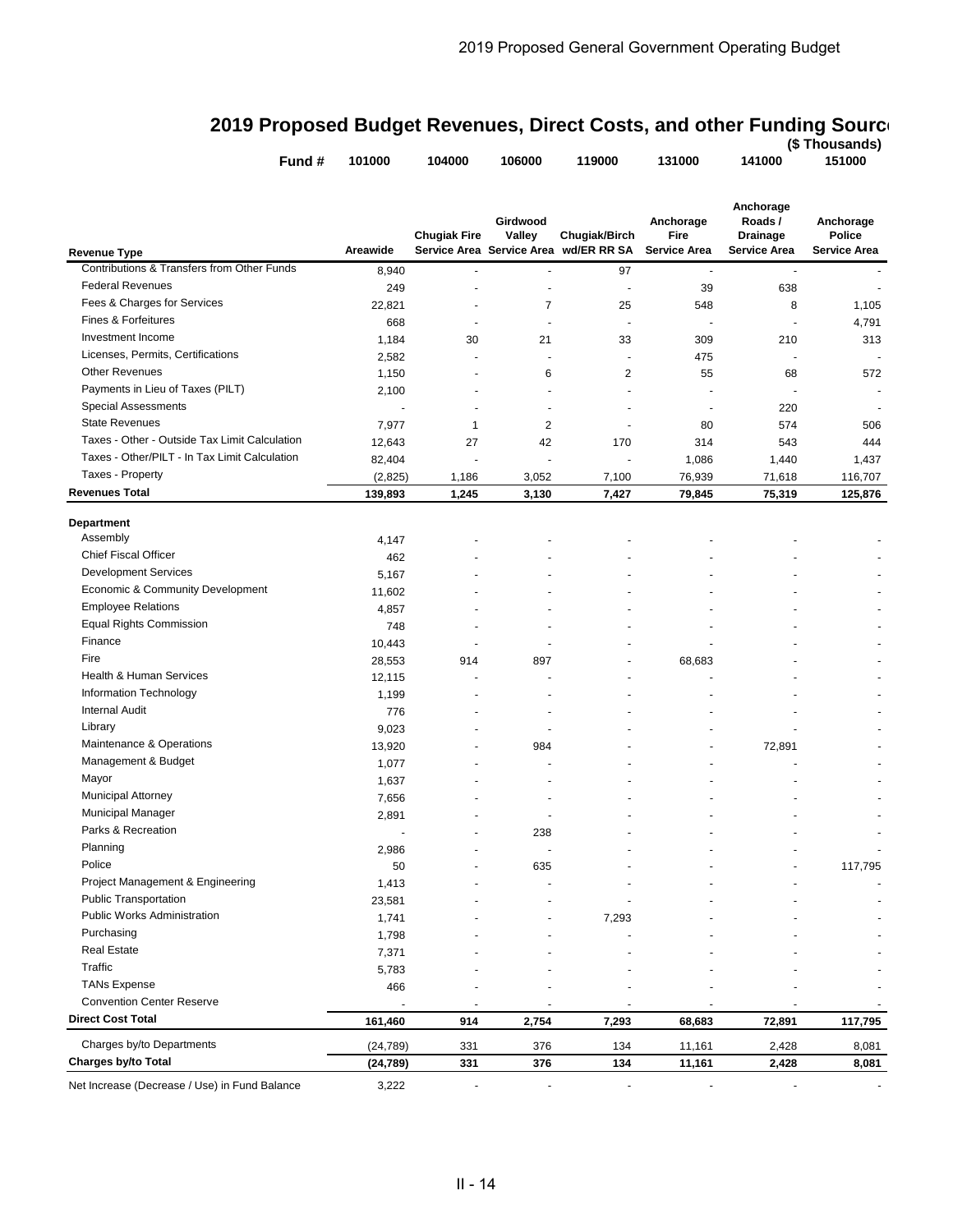| 161000                                             | 162000                                                         | SA/LRSA 163000                             |                                                     | 164000                                 | 2020X0                                               | 221000                       | 301000                                                                 | 602000                   | 607000                                      |                               |
|----------------------------------------------------|----------------------------------------------------------------|--------------------------------------------|-----------------------------------------------------|----------------------------------------|------------------------------------------------------|------------------------------|------------------------------------------------------------------------|--------------------------|---------------------------------------------|-------------------------------|
| Anchorage<br>Parks &<br>Recreation<br>Service Area | Eagle River /<br>Chugiak<br>Parks & Rec<br><b>Service Area</b> | <b>Multiple</b><br>SAs and<br><b>LRSAs</b> | <b>Building</b><br><b>Safety</b><br>Service<br>Area | <b>Public</b><br>Finance<br>Investment | Convention<br>Center<br><b>Operations</b><br>Reserve | Heritage<br><b>Land Bank</b> | Revenue<br><b>Bond</b><br>Payment-<br>Performing<br><b>Arts Center</b> | Self-<br>Insurance       | Management<br>Information<br><b>Systems</b> | <b>Total</b><br><b>Budget</b> |
| $\overline{a}$                                     | $\blacksquare$                                                 | ÷,                                         | $\blacksquare$                                      | $\blacksquare$                         | 588                                                  | $\overline{a}$               | $\overline{\phantom{a}}$                                               | $\blacksquare$           | $\blacksquare$                              | 9,624                         |
| 41                                                 | ÷,                                                             |                                            | $\overline{\phantom{a}}$                            | ÷,                                     | ÷                                                    |                              |                                                                        | $\overline{\phantom{a}}$ | $\overline{\phantom{a}}$                    | 967                           |
| 2,119                                              | 462                                                            | $\overline{\phantom{a}}$                   | 9                                                   | 873                                    | $\overline{a}$                                       | 282                          |                                                                        |                          |                                             | 28,258                        |
|                                                    | ÷,                                                             |                                            | ÷,                                                  | ÷,                                     |                                                      | ٠                            |                                                                        |                          |                                             | 5,459                         |
| 83                                                 | 79                                                             | 94                                         | (56)                                                | 42                                     |                                                      | 88                           |                                                                        | 362                      |                                             | 2,794                         |
|                                                    | $\overline{\phantom{a}}$                                       | $\qquad \qquad \blacksquare$               | 5,170                                               | $\overline{\phantom{a}}$               |                                                      | ٠                            | $\overline{\phantom{a}}$                                               | $\overline{\phantom{a}}$ | $\overline{\phantom{a}}$                    | 8,227                         |
| ٠                                                  | 22                                                             | ÷,                                         | $\mathbf 0$                                         | 1,515                                  |                                                      |                              | 302                                                                    |                          | ٠                                           | 3,691                         |
| ٠                                                  | ł,                                                             | $\overline{\phantom{a}}$                   | $\ddot{\phantom{0}}$                                |                                        |                                                      |                              |                                                                        |                          | $\overline{\phantom{a}}$                    | 2,100                         |
|                                                    |                                                                |                                            | ٠                                                   |                                        |                                                      |                              |                                                                        |                          |                                             | 220                           |
| 27                                                 | ÷,                                                             | 11                                         |                                                     |                                        |                                                      |                              |                                                                        |                          |                                             | 9,179                         |
| 252                                                | 16                                                             | 18                                         | ٠                                                   |                                        | 15,913                                               |                              |                                                                        |                          |                                             | 30,381                        |
| 374                                                | $\overline{\phantom{a}}$                                       | ÷,                                         |                                                     |                                        |                                                      |                              |                                                                        |                          |                                             | 86,742                        |
| 20,008                                             | 3,667                                                          | 3,349                                      | ÷,                                                  |                                        | ä,                                                   |                              |                                                                        |                          | ÷,                                          | 300,801                       |
| 22,904                                             | 4,246                                                          | 3,472                                      | 5,123                                               | 2,430                                  | 16,500                                               | 369                          | 302                                                                    | 362                      | $\blacksquare$                              | 488,443                       |
|                                                    |                                                                |                                            |                                                     |                                        |                                                      |                              |                                                                        |                          |                                             | 4,147                         |
|                                                    |                                                                |                                            |                                                     |                                        |                                                      |                              |                                                                        |                          |                                             | 462                           |
|                                                    |                                                                |                                            | 6,302                                               |                                        |                                                      |                              |                                                                        |                          |                                             | 11,469                        |
|                                                    |                                                                |                                            |                                                     |                                        |                                                      |                              | 302                                                                    |                          |                                             | 11,904                        |
|                                                    |                                                                |                                            |                                                     |                                        |                                                      |                              |                                                                        |                          |                                             | 4,857                         |
|                                                    |                                                                |                                            |                                                     |                                        |                                                      |                              |                                                                        |                          |                                             | 748                           |
|                                                    |                                                                |                                            | ٠                                                   | 1,903                                  |                                                      |                              |                                                                        |                          |                                             | 12,346                        |
|                                                    |                                                                |                                            |                                                     |                                        |                                                      |                              |                                                                        |                          |                                             | 99,047                        |
|                                                    |                                                                |                                            |                                                     |                                        |                                                      |                              |                                                                        |                          |                                             | 12,115                        |
|                                                    |                                                                |                                            |                                                     |                                        |                                                      |                              |                                                                        |                          | 32,384                                      | 33,583                        |
|                                                    |                                                                |                                            |                                                     |                                        |                                                      |                              |                                                                        |                          | ä,                                          | 776                           |
|                                                    |                                                                |                                            |                                                     |                                        |                                                      |                              |                                                                        |                          |                                             | 9,023                         |
|                                                    | ٠                                                              | 282                                        |                                                     |                                        |                                                      |                              |                                                                        |                          | $\overline{a}$                              | 88,077                        |
|                                                    |                                                                |                                            |                                                     |                                        |                                                      |                              |                                                                        |                          | $\overline{\phantom{a}}$                    | 1,077                         |
|                                                    |                                                                |                                            |                                                     |                                        |                                                      |                              |                                                                        |                          |                                             | 1,637                         |
|                                                    |                                                                |                                            |                                                     |                                        |                                                      |                              |                                                                        |                          |                                             | 7,656                         |
|                                                    |                                                                |                                            |                                                     |                                        |                                                      |                              |                                                                        | 10,135                   |                                             | 13,026                        |
| 18,292                                             | 3,537                                                          |                                            |                                                     |                                        |                                                      |                              |                                                                        | $\overline{\phantom{a}}$ |                                             | 22,066                        |
|                                                    |                                                                |                                            |                                                     |                                        |                                                      |                              |                                                                        |                          |                                             | 2,986                         |
|                                                    |                                                                |                                            |                                                     |                                        |                                                      |                              |                                                                        |                          |                                             | 118,480                       |
|                                                    |                                                                |                                            |                                                     |                                        |                                                      |                              |                                                                        |                          |                                             | 1,413                         |
|                                                    |                                                                |                                            |                                                     |                                        |                                                      |                              |                                                                        |                          |                                             | 23,581                        |
|                                                    |                                                                | 2,828                                      |                                                     |                                        |                                                      |                              |                                                                        |                          |                                             | 11,863                        |
|                                                    |                                                                |                                            |                                                     |                                        |                                                      |                              |                                                                        |                          |                                             | 1,798                         |
|                                                    |                                                                |                                            |                                                     |                                        |                                                      | 619                          |                                                                        |                          |                                             | 7,989                         |
|                                                    |                                                                |                                            |                                                     |                                        |                                                      |                              |                                                                        |                          |                                             | 5,783                         |
|                                                    |                                                                |                                            |                                                     |                                        |                                                      |                              |                                                                        |                          |                                             | 466                           |
|                                                    |                                                                |                                            |                                                     |                                        | 13,664                                               |                              |                                                                        |                          |                                             | 13,664                        |
| 18,292                                             | 3,537                                                          | 3,111                                      | 6,302                                               | 1,903                                  | 13,664                                               | 619                          | 302                                                                    | 10,135                   | 32,384                                      | 522,039                       |
| 4,612                                              | 709                                                            | 362                                        | 1,643                                               | 241                                    | $\overline{\phantom{a}}$                             | 353                          |                                                                        | (8,828)                  | (28, 762)                                   | (31, 950)                     |
| 4,612                                              | 709                                                            | 362                                        | 1,643                                               | 241                                    | $\blacksquare$                                       | 353                          | $\blacksquare$                                                         | (8,828)                  | (28, 762)                                   | (31, 950)                     |
| $\blacksquare$                                     |                                                                | $\overline{\phantom{a}}$                   | (2,822)                                             | 286                                    | 2,836                                                | (602)                        | $\overline{\phantom{a}}$                                               | (945)                    | (3,622)                                     | (1,646)                       |

# **es and Uses by Major Funds and Non-major Funds in the Aggregate**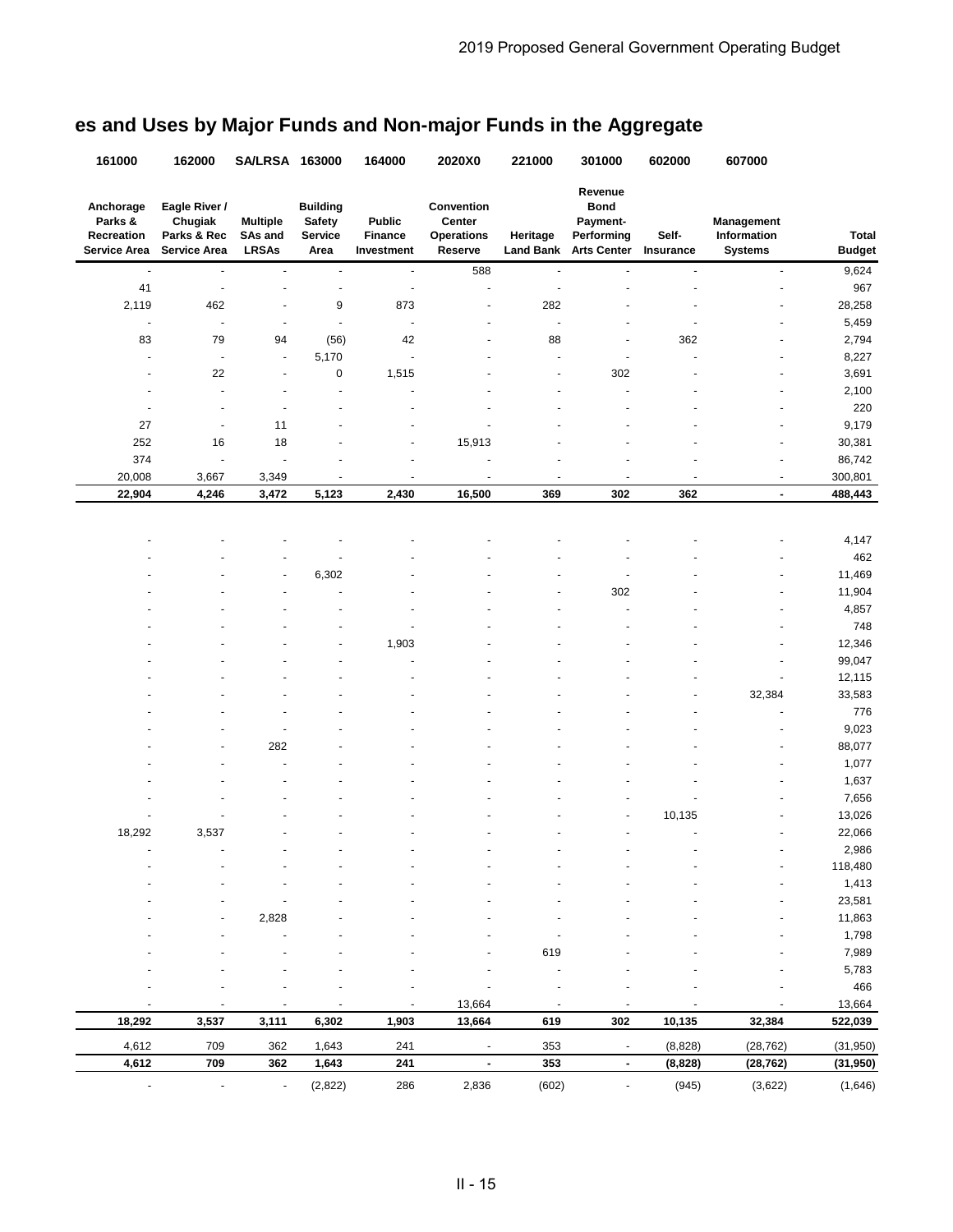|                                  |                        | 101000<br>Areawide<br><b>Service Area</b> |                  |                        | 104000<br><b>Chugiak Fire</b><br><b>Service Area</b> |                  |                        | 106000<br><b>Girdwood Valley</b><br>Service Area |                  |
|----------------------------------|------------------------|-------------------------------------------|------------------|------------------------|------------------------------------------------------|------------------|------------------------|--------------------------------------------------|------------------|
| <b>Revenue Type</b>              | 2017<br><b>Actuals</b> | 2018<br>Revised                           | 2019<br>Proposed | 2017<br><b>Actuals</b> | 2018<br><b>Revised</b>                               | 2019<br>Proposed | 2017<br><b>Actuals</b> | 2018<br>Revised                                  | 2019<br>Proposed |
| Contributions & Transfers from   | 8,319                  | 8,740                                     | 8,940            |                        |                                                      |                  |                        | ٠                                                |                  |
| <b>Federal Revenues</b>          | 252                    | 304                                       | 249              |                        |                                                      |                  | ÷,                     | Ĭ.                                               |                  |
| Fees & Charges for Services      | 18,601                 | 18,667                                    | 22,821           |                        |                                                      |                  | 15                     | 7                                                | 7                |
| <b>Fines &amp; Forfeitures</b>   | 280                    | 668                                       | 668              |                        |                                                      |                  |                        |                                                  |                  |
| Investment Income                | 969                    | 1,427                                     | 1,184            | 22                     | 26                                                   | 30               | 22                     | 21                                               | 21               |
| Licenses, Permits, Certification | 3,142                  | 2,515                                     | 2,582            |                        |                                                      |                  | ÷.                     |                                                  |                  |
| <b>Other Revenues</b>            | 5,224                  | 1,148                                     | 1,150            | 321                    |                                                      |                  | 9                      | 9                                                | 6                |
| Payments in Lieu of Taxes (PIL   | 2,059                  | 2,000                                     | 2,100            |                        |                                                      |                  |                        |                                                  |                  |
| <b>Special Assessments</b>       |                        |                                           |                  |                        |                                                      |                  |                        |                                                  |                  |
| <b>State Revenues</b>            | 9,675                  | 9,661                                     | 7,977            | $\mathbf{1}$           | 1                                                    | 1                | $\overline{2}$         | 2                                                | $\overline{2}$   |
| Taxes - Other - Outside Tax Lir  | 11,400                 | 12,237                                    | 12,643           | 30                     | 28                                                   | 27               | 44                     | 43                                               | 42               |
| Taxes - Other/PILT - In Tax Lin  | 61,894                 | 77,959                                    | 82,404           |                        |                                                      |                  |                        |                                                  |                  |
| Taxes - Property                 | 16,474                 | 3,363                                     | (2,825)          | 1,265                  | 1,222                                                | 1,186            | 2,814                  | 3,018                                            | 3,052            |
| <b>Revenues Total</b>            | 138,290                | 138,689                                   | 139,893          | 1,639                  | 1,278                                                | 1,245            | 2,906                  | 3,099                                            | 3,130            |
| Department<br>Assembly           | 3,541                  | 4,115                                     | 4,147            |                        |                                                      |                  |                        |                                                  |                  |
| <b>Chief Fiscal Officer</b>      | 5,427                  | 458                                       | 462              |                        |                                                      |                  |                        |                                                  |                  |
| <b>Development Services</b>      | 5,046                  | 5,162                                     | 5,167            |                        |                                                      |                  |                        |                                                  |                  |
| Economic & Community Devel       | 11,828                 | 11,786                                    | 11,602           |                        |                                                      |                  |                        |                                                  |                  |
| <b>Employee Relations</b>        | 4,431                  | 4,963                                     | 4,857            |                        |                                                      |                  |                        |                                                  |                  |
| <b>Equal Rights Commission</b>   | 741                    | 756                                       | 748              |                        |                                                      |                  |                        |                                                  |                  |
| Finance                          | 10,808                 | 10,803                                    | 10,443           |                        |                                                      |                  |                        |                                                  |                  |
| Fire                             | 27,193                 | 27,896                                    | 28,553           | 949                    | 914                                                  | 914              | 837                    | 837                                              | 897              |
| Health & Human Services          | 11,265                 | 12,310                                    | 12,115           |                        |                                                      |                  |                        |                                                  |                  |
| Information Technology           | 1,041                  | 1,229                                     | 1,199            |                        |                                                      |                  |                        |                                                  |                  |
| <b>Internal Audit</b>            | 585                    | 735                                       | 776              |                        |                                                      |                  |                        |                                                  |                  |
| Library                          | 8,494                  | 8,760                                     | 9,023            |                        |                                                      |                  |                        |                                                  |                  |
| Maintenance & Operations         | 15,124                 | 13,994                                    | 13,920           |                        |                                                      |                  | 889                    | 1,005                                            | 984              |
| Management & Budget              | 960                    | 1,107                                     | 1,077            |                        |                                                      |                  |                        |                                                  |                  |
| Mayor                            | 1,844                  | 1,797                                     | 1,637            |                        |                                                      |                  |                        |                                                  |                  |
| <b>Municipal Attorney</b>        | 7,135                  | 7,450                                     | 7,656            |                        |                                                      |                  |                        |                                                  |                  |
| Municipal Manager                | 3,368                  | 3,248                                     | 2,891            |                        |                                                      |                  |                        |                                                  |                  |
| Parks & Recreation               |                        |                                           |                  |                        |                                                      |                  | 224                    | 237                                              | 238              |
| Planning                         | 3,222                  | 3,107                                     | 2,986            |                        |                                                      |                  |                        | ä,                                               |                  |
| Police                           | 12                     | 50                                        | 50               |                        |                                                      |                  | 627                    | 635                                              | 635              |
| Project Management & Engine      | 1,825                  | 1,389                                     | 1,413            |                        |                                                      |                  |                        |                                                  |                  |
| <b>Public Transportation</b>     | 22,507                 | 23,101                                    | 23,581           |                        |                                                      |                  |                        | ÷                                                |                  |
| Public Works Administration      | 1,823                  | 1,774                                     | 1,741            |                        |                                                      |                  |                        |                                                  |                  |
| Purchasing                       | 1,704                  | 1,717                                     | 1,798            |                        |                                                      |                  |                        |                                                  |                  |
| <b>Real Estate</b>               | 12,161                 | 7,284                                     | 7,371            |                        |                                                      |                  |                        |                                                  |                  |
| Traffic                          | 5,304                  | 5,644                                     | 5,783            |                        |                                                      |                  |                        |                                                  |                  |
| <b>TANs Expense</b>              | 298                    | 515                                       | 466              |                        |                                                      |                  |                        |                                                  |                  |
| <b>Convention Center Reserve</b> |                        |                                           |                  |                        |                                                      |                  |                        |                                                  |                  |
| <b>Direct Cost Total</b>         | 167,687                | 161,150                                   | 161,460          | 949                    | 914                                                  | 914              | 2,578                  | 2,714                                            | 2,754            |
|                                  |                        |                                           |                  |                        |                                                      |                  |                        |                                                  |                  |
| Charges by/to Departments        | (32, 610)              | (22, 372)                                 | (24, 789)        | 292                    | 364                                                  | 331              | 387                    | 414                                              | 376              |
| Charges by/to Total              | (32,610)               | (22, 372)                                 | (24, 789)        | 292                    | 364                                                  | 331              | 387                    | 414                                              | 376              |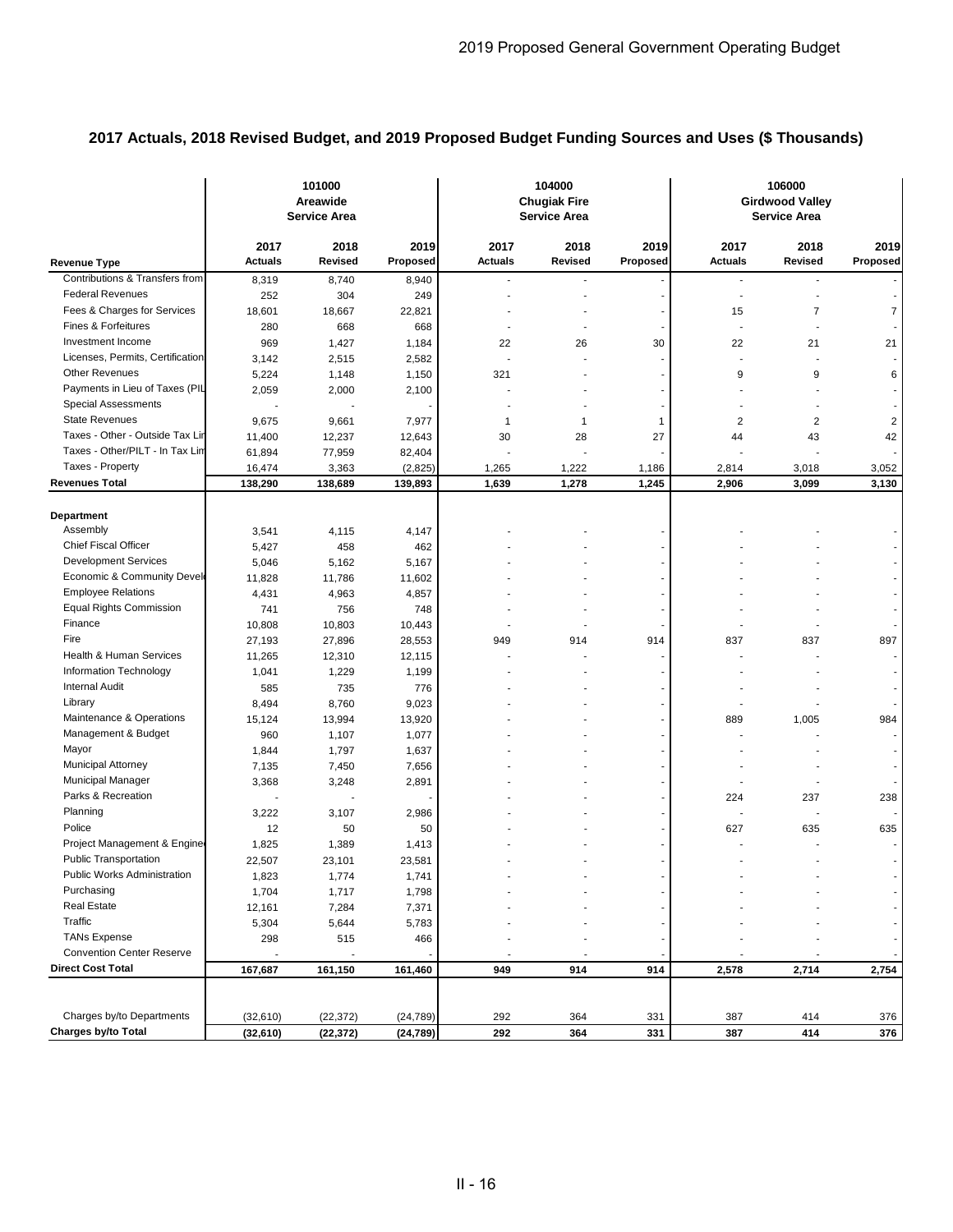|                                  | Chugiak, Birchwood, Eagle River Rural | 119000<br><b>Road Service Area</b> |                  |                        | 131000<br><b>Anchorage Fire</b><br><b>Service Area</b> |                  |                          | 141000<br>Anchorage Roads & Drainage<br>Service Area |                  |
|----------------------------------|---------------------------------------|------------------------------------|------------------|------------------------|--------------------------------------------------------|------------------|--------------------------|------------------------------------------------------|------------------|
| <b>Revenue Type</b>              | 2017<br><b>Actuals</b>                | 2018<br><b>Revised</b>             | 2019<br>Proposed | 2017<br><b>Actuals</b> | 2018<br><b>Revised</b>                                 | 2019<br>Proposed | 2017<br><b>Actuals</b>   | 2018<br><b>Revised</b>                               | 2019<br>Proposed |
| Contributions & Transfers from   | 108                                   | 97                                 | 97               |                        |                                                        |                  |                          |                                                      |                  |
| <b>Federal Revenues</b>          | L,                                    |                                    |                  | 38                     | 67                                                     | 39               | 562                      | 1,002                                                | 638              |
| Fees & Charges for Services      | 30                                    | 25                                 | 25               | 408                    | 375                                                    | 548              | 13                       | 6                                                    | 8                |
| Fines & Forfeitures              | L,                                    |                                    |                  | ä,                     | $\blacksquare$                                         |                  | $\overline{\phantom{a}}$ | ÷,                                                   |                  |
| Investment Income                | 71                                    | 37                                 | 33               | 182                    | 307                                                    | 309              | (29)                     | 322                                                  | 210              |
| Licenses, Permits, Certification |                                       |                                    |                  | 636                    | 475                                                    | 475              | $\mathbf{1}$             | ÷.                                                   |                  |
| <b>Other Revenues</b>            |                                       | $\overline{2}$                     | 2                | 1,280                  | 55                                                     | 55               | 107                      | 70                                                   | 68               |
| Payments in Lieu of Taxes (PIL   |                                       |                                    |                  |                        |                                                        |                  |                          |                                                      |                  |
| <b>Special Assessments</b>       |                                       |                                    |                  |                        |                                                        |                  | 413                      | 220                                                  | 220              |
| <b>State Revenues</b>            |                                       |                                    |                  | 80                     | 80                                                     | 80               | 579                      | 574                                                  | 574              |
| Taxes - Other - Outside Tax Lir  | 179                                   | 176                                | 170              | 355                    | 314                                                    | 314              | 559                      | 536                                                  | 543              |
| Taxes - Other/PILT - In Tax Lim  |                                       |                                    |                  | 1,114                  | 1,136                                                  | 1,086            | 1,478                    | 1,507                                                | 1,440            |
| Taxes - Property                 | 7,136                                 | 7,086                              | 7,100            | 80,528                 | 76,584                                                 | 76,939           | 63,011                   | 71,627                                               | 71,618           |
| <b>Revenues Total</b>            | 7,524                                 | 7,423                              | 7,427            | 84,621                 | 79,394                                                 | 79,845           | 66,693                   | 75,863                                               | 75,319           |
| <b>Department</b>                |                                       |                                    |                  |                        |                                                        |                  |                          |                                                      |                  |
| Assembly                         |                                       |                                    |                  |                        |                                                        |                  |                          |                                                      |                  |
| <b>Chief Fiscal Officer</b>      |                                       |                                    |                  |                        |                                                        |                  |                          |                                                      |                  |
| <b>Development Services</b>      |                                       |                                    |                  |                        |                                                        |                  |                          |                                                      |                  |
| Economic & Community Devel       |                                       |                                    |                  |                        |                                                        |                  |                          |                                                      |                  |
| <b>Employee Relations</b>        |                                       |                                    |                  |                        |                                                        |                  |                          |                                                      |                  |
| <b>Equal Rights Commission</b>   |                                       |                                    |                  |                        |                                                        |                  |                          |                                                      |                  |
| Finance<br>Fire                  |                                       |                                    |                  |                        |                                                        |                  |                          |                                                      |                  |
| Health & Human Services          |                                       |                                    |                  | 70,716                 | 67,881                                                 | 68,683           |                          |                                                      |                  |
| Information Technology           |                                       |                                    |                  |                        |                                                        |                  |                          |                                                      |                  |
| <b>Internal Audit</b>            |                                       |                                    |                  |                        |                                                        |                  |                          |                                                      |                  |
| Library                          |                                       |                                    |                  |                        |                                                        |                  |                          |                                                      |                  |
| Maintenance & Operations         |                                       |                                    |                  |                        |                                                        |                  |                          |                                                      |                  |
| Management & Budget              |                                       |                                    |                  |                        |                                                        |                  | 70,275                   | 73,856                                               | 72,891           |
| Mayor                            |                                       |                                    |                  |                        |                                                        |                  |                          |                                                      |                  |
| <b>Municipal Attorney</b>        |                                       |                                    |                  |                        |                                                        |                  |                          |                                                      |                  |
| <b>Municipal Manager</b>         |                                       |                                    |                  |                        |                                                        |                  |                          |                                                      |                  |
| Parks & Recreation               |                                       |                                    |                  |                        |                                                        |                  |                          |                                                      |                  |
| Planning                         |                                       |                                    |                  |                        |                                                        |                  |                          |                                                      |                  |
| Police                           |                                       |                                    |                  |                        |                                                        |                  |                          |                                                      |                  |
| Project Management & Engine      |                                       |                                    |                  |                        |                                                        |                  |                          |                                                      |                  |
| <b>Public Transportation</b>     |                                       |                                    |                  |                        |                                                        |                  |                          |                                                      |                  |
| Public Works Administration      | 8,181                                 | 7,280                              | 7,293            |                        |                                                        |                  |                          |                                                      |                  |
| Purchasing                       |                                       |                                    |                  |                        |                                                        |                  |                          |                                                      |                  |
| <b>Real Estate</b>               |                                       |                                    |                  |                        |                                                        |                  |                          |                                                      |                  |
| Traffic                          |                                       |                                    |                  |                        |                                                        |                  |                          |                                                      |                  |
| <b>TANs Expense</b>              |                                       |                                    |                  |                        |                                                        |                  |                          |                                                      |                  |
| <b>Convention Center Reserve</b> |                                       |                                    |                  |                        |                                                        |                  |                          |                                                      |                  |
| <b>Direct Cost Total</b>         | 8,181                                 | 7,280                              | 7,293            | 70,716                 | 67,881                                                 | 68,683           | 70,275                   | 73,856                                               | 72,891           |
|                                  |                                       |                                    |                  |                        |                                                        |                  |                          |                                                      |                  |
| Charges by/to Departments        | 129                                   | 143                                | 134              | 9,583                  | 10,748                                                 | 11,161           | 1,687                    | 2,008                                                | 2,428            |
| Charges by/to Total              | 129                                   | 143                                | 134              | 9,583                  | 10,748                                                 | 11,161           | 1,687                    | 2,008                                                | 2,428            |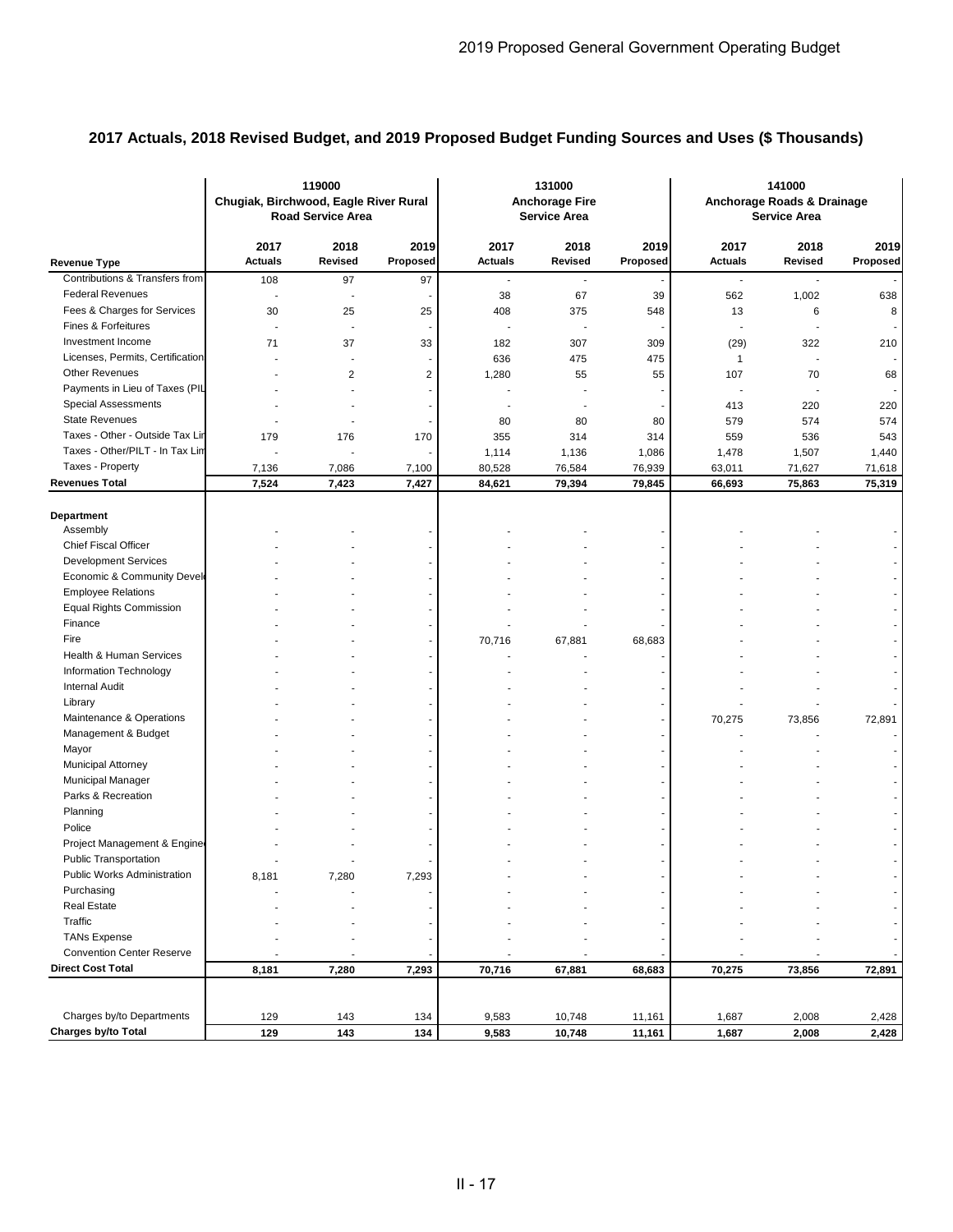|                                  |                          | 151000<br><b>Anchorage Police</b><br><b>Service Area</b> |                  |                          | 161000<br><b>Anchorage Parks &amp; Recreation</b><br><b>Service Area</b> |                  | Eagle River / Chugiak Parks & Recreation<br><b>Service Area</b> |                          |                  |
|----------------------------------|--------------------------|----------------------------------------------------------|------------------|--------------------------|--------------------------------------------------------------------------|------------------|-----------------------------------------------------------------|--------------------------|------------------|
| <b>Revenue Type</b>              | 2017<br><b>Actuals</b>   | 2018<br>Revised                                          | 2019<br>Proposed | 2017<br><b>Actuals</b>   | 2018<br>Revised                                                          | 2019<br>Proposed | 2017<br><b>Actuals</b>                                          | 2018<br>Revised          | 2019<br>Proposed |
| Contributions & Transfers from   | ÷                        | $\overline{\phantom{a}}$                                 |                  | $\overline{\phantom{a}}$ | $\overline{\phantom{a}}$                                                 |                  | $\overline{\phantom{a}}$                                        | ٠                        |                  |
| <b>Federal Revenues</b>          | ٠                        | $\blacksquare$                                           |                  | 40                       | 71                                                                       | 41               | $\overline{\phantom{a}}$                                        | $\overline{\phantom{a}}$ |                  |
| Fees & Charges for Services      | 1,102                    | 1,073                                                    | 1,105            | 2,030                    | 2,119                                                                    | 2,119            | 446                                                             | 462                      | 462              |
| <b>Fines &amp; Forfeitures</b>   | 5,486                    | 4,651                                                    | 4,791            | $\blacksquare$           |                                                                          |                  | $\mathbf{1}$                                                    | $\overline{\phantom{a}}$ |                  |
| Investment Income                | 105                      | 407                                                      | 313              | 65                       | 79                                                                       | 83               | 196                                                             | 77                       | 79               |
| Licenses, Permits, Certification |                          |                                                          |                  |                          |                                                                          |                  |                                                                 |                          |                  |
| <b>Other Revenues</b>            | 448                      | 572                                                      | 572              | 1                        |                                                                          |                  | 14                                                              | 22                       | 22               |
| Payments in Lieu of Taxes (PIL   | $\overline{\phantom{a}}$ |                                                          |                  |                          |                                                                          |                  |                                                                 |                          |                  |
| Special Assessments              |                          |                                                          |                  |                          |                                                                          |                  |                                                                 |                          |                  |
| <b>State Revenues</b>            | 507                      | 506                                                      | 506              | 27                       | 27                                                                       | 27               |                                                                 |                          |                  |
| Taxes - Other - Outside Tax Lir  | 503                      | 444                                                      | 444              | 249                      | 246                                                                      | 252              | 19                                                              | 16                       | 16               |
| Taxes - Other/PILT - In Tax Lin  | 1,475                    | 1,504                                                    | 1,437            | 384                      | 391                                                                      | 374              |                                                                 |                          |                  |
| Taxes - Property                 | 113,590                  | 112,716                                                  | 116,707          | 16,468                   | 19,237                                                                   | 20,008           | 4,060                                                           | 3,680                    | 3,667            |
| <b>Revenues Total</b>            | 123,215                  | 121,873                                                  | 125,876          | 19,265                   | 22,172                                                                   | 22,904           | 4,737                                                           | 4,257                    | 4,246            |
| Department<br>Assembly           |                          |                                                          |                  |                          |                                                                          |                  |                                                                 |                          |                  |
| Chief Fiscal Officer             |                          |                                                          |                  |                          |                                                                          |                  |                                                                 |                          |                  |
| <b>Development Services</b>      |                          |                                                          |                  |                          |                                                                          |                  |                                                                 |                          |                  |
| Economic & Community Devel       |                          |                                                          |                  |                          |                                                                          |                  |                                                                 |                          |                  |
| <b>Employee Relations</b>        |                          |                                                          |                  |                          |                                                                          |                  |                                                                 |                          |                  |
| <b>Equal Rights Commission</b>   |                          |                                                          |                  |                          |                                                                          |                  |                                                                 |                          |                  |
| Finance                          |                          |                                                          |                  |                          |                                                                          |                  |                                                                 |                          |                  |
| Fire                             |                          |                                                          |                  |                          |                                                                          |                  |                                                                 |                          |                  |
| Health & Human Services          |                          |                                                          |                  |                          |                                                                          |                  |                                                                 |                          |                  |
| Information Technology           |                          |                                                          |                  |                          |                                                                          |                  |                                                                 |                          |                  |
| <b>Internal Audit</b>            |                          |                                                          |                  |                          |                                                                          |                  |                                                                 |                          |                  |
| Library                          |                          |                                                          |                  |                          |                                                                          |                  |                                                                 |                          |                  |
| Maintenance & Operations         |                          |                                                          |                  |                          |                                                                          |                  |                                                                 |                          |                  |
| Management & Budget              |                          |                                                          |                  |                          |                                                                          |                  |                                                                 |                          |                  |
| Mayor                            |                          |                                                          |                  |                          |                                                                          |                  |                                                                 |                          |                  |
| Municipal Attorney               |                          |                                                          |                  |                          |                                                                          |                  |                                                                 |                          |                  |
| <b>Municipal Manager</b>         |                          |                                                          |                  |                          |                                                                          |                  |                                                                 |                          |                  |
| Parks & Recreation               |                          |                                                          |                  | 17,074                   | 17,714                                                                   | 18,292           | 3,671                                                           | 3,543                    | 3,537            |
| Planning                         |                          |                                                          |                  |                          |                                                                          |                  |                                                                 |                          |                  |
| Police                           | 113,718                  | 112,444                                                  | 117,795          |                          |                                                                          |                  |                                                                 |                          |                  |
| Project Management & Engine      |                          |                                                          |                  |                          |                                                                          |                  |                                                                 |                          |                  |
| <b>Public Transportation</b>     |                          |                                                          |                  |                          |                                                                          |                  |                                                                 |                          |                  |
| Public Works Administration      |                          |                                                          |                  |                          |                                                                          |                  |                                                                 |                          |                  |
| Purchasing                       |                          |                                                          |                  |                          |                                                                          |                  |                                                                 |                          |                  |
| <b>Real Estate</b>               |                          |                                                          |                  |                          |                                                                          |                  |                                                                 |                          |                  |
| Traffic                          |                          |                                                          |                  |                          |                                                                          |                  |                                                                 |                          |                  |
| <b>TANs Expense</b>              |                          |                                                          |                  |                          |                                                                          |                  |                                                                 |                          |                  |
| <b>Convention Center Reserve</b> |                          |                                                          |                  |                          |                                                                          |                  |                                                                 |                          |                  |
| <b>Direct Cost Total</b>         | 113,718                  | 112,444                                                  | 117,795          | 17,074                   | 17,714                                                                   | 18,292           | 3,671                                                           | 3,543                    | 3,537            |
|                                  |                          |                                                          |                  |                          |                                                                          |                  |                                                                 |                          |                  |
| Charges by/to Departments        | 11,441                   | 7,512                                                    | 8,081            | 3,791                    | 4,458                                                                    | 4,612            | 635                                                             | 713                      | 709              |
| Charges by/to Total              | 11,441                   | 7,512                                                    | 8,081            | 3,791                    | 4,458                                                                    | 4,612            | 635                                                             | 713                      | 709              |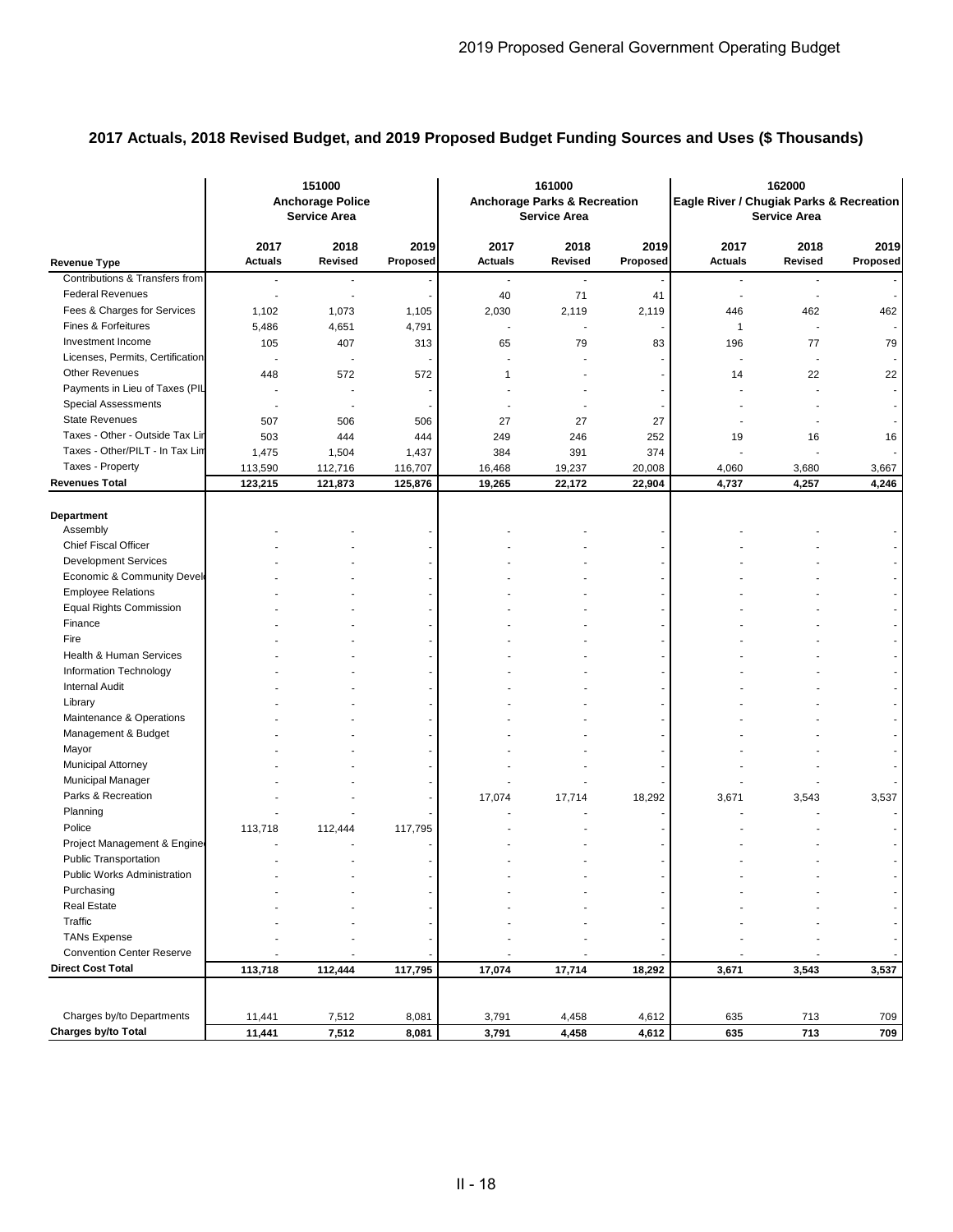|                                  | <b>SA/LRSA</b><br><b>Multiple Service Areas and Limited Road</b><br><b>Service Areas</b> |                        |                          | 163000<br><b>Building Safety</b><br><b>Service Area</b> |                 |                  | 164000<br><b>Public Finance Investment Fund</b> |                          |                  |
|----------------------------------|------------------------------------------------------------------------------------------|------------------------|--------------------------|---------------------------------------------------------|-----------------|------------------|-------------------------------------------------|--------------------------|------------------|
| <b>Revenue Type</b>              | 2017<br><b>Actuals</b>                                                                   | 2018<br><b>Revised</b> | 2019<br>Proposed         | 2017<br><b>Actuals</b>                                  | 2018<br>Revised | 2019<br>Proposed | 2017<br><b>Actuals</b>                          | 2018<br><b>Revised</b>   | 2019<br>Proposed |
| Contributions & Transfers from   |                                                                                          |                        |                          |                                                         |                 |                  |                                                 | $\overline{\phantom{a}}$ |                  |
| <b>Federal Revenues</b>          | ä,                                                                                       |                        |                          | ٠                                                       | ÷.              |                  | $\blacksquare$                                  | $\blacksquare$           |                  |
| Fees & Charges for Services      |                                                                                          |                        |                          | 11                                                      | 8               | 9                | 883                                             | 818                      | 873              |
| Fines & Forfeitures              |                                                                                          |                        |                          |                                                         |                 |                  |                                                 |                          |                  |
| Investment Income                | 99                                                                                       | 89                     | 94                       | (79)                                                    | (43)            | (56)             | 49                                              | 41                       | 42               |
| Licenses, Permits, Certification |                                                                                          |                        | $\overline{\phantom{a}}$ | 5,369                                                   | 5,814           | 5,170            | $\blacksquare$                                  |                          |                  |
| <b>Other Revenues</b>            |                                                                                          |                        |                          | 0                                                       | 0               | 0                | 1,206                                           | 1,570                    | 1,515            |
| Payments in Lieu of Taxes (PIL   |                                                                                          |                        |                          |                                                         |                 |                  |                                                 |                          |                  |
| <b>Special Assessments</b>       |                                                                                          |                        |                          |                                                         |                 |                  |                                                 |                          |                  |
| <b>State Revenues</b>            | 12                                                                                       | 11                     | 11                       |                                                         |                 |                  |                                                 |                          |                  |
| Taxes - Other - Outside Tax Lir  | 24                                                                                       | 18                     | 18                       | (0)                                                     |                 |                  |                                                 |                          |                  |
| Taxes - Other/PILT - In Tax Lin  |                                                                                          |                        |                          |                                                         |                 |                  |                                                 |                          |                  |
| Taxes - Property                 | 3,504                                                                                    | 3,102                  | 3,349                    | 0                                                       |                 |                  |                                                 |                          |                  |
| <b>Revenues Total</b>            | 3,638                                                                                    | 3,221                  | 3,472                    | 5,302                                                   | 5,779           | 5,123            | 2,137                                           | 2,429                    | 2,430            |
| Department                       |                                                                                          |                        |                          |                                                         |                 |                  |                                                 |                          |                  |
| Assembly                         |                                                                                          |                        |                          |                                                         |                 |                  |                                                 |                          |                  |
| <b>Chief Fiscal Officer</b>      |                                                                                          |                        |                          |                                                         |                 |                  |                                                 |                          |                  |
| <b>Development Services</b>      |                                                                                          |                        |                          | 5,593                                                   | 6,199           | 6,302            |                                                 |                          |                  |
| Economic & Community Devel       |                                                                                          |                        |                          |                                                         |                 |                  |                                                 |                          |                  |
| <b>Employee Relations</b>        |                                                                                          |                        |                          |                                                         |                 |                  |                                                 |                          |                  |
| <b>Equal Rights Commission</b>   |                                                                                          |                        |                          |                                                         |                 |                  |                                                 |                          |                  |
| Finance<br>Fire                  |                                                                                          |                        |                          |                                                         |                 |                  | 1,864                                           | 1,891                    | 1,903            |
| Health & Human Services          |                                                                                          |                        |                          |                                                         |                 |                  |                                                 |                          |                  |
| Information Technology           |                                                                                          |                        |                          |                                                         |                 |                  |                                                 |                          |                  |
| <b>Internal Audit</b>            |                                                                                          |                        |                          |                                                         |                 |                  |                                                 |                          |                  |
| Library                          |                                                                                          |                        |                          |                                                         |                 |                  |                                                 |                          |                  |
| Maintenance & Operations         | 207                                                                                      | 282                    | 282                      |                                                         |                 |                  |                                                 |                          |                  |
| Management & Budget              |                                                                                          |                        | ÷                        |                                                         |                 |                  |                                                 |                          |                  |
| Mayor                            |                                                                                          |                        |                          |                                                         |                 |                  |                                                 |                          |                  |
| Municipal Attorney               |                                                                                          |                        |                          |                                                         |                 |                  |                                                 |                          |                  |
| Municipal Manager                |                                                                                          |                        |                          |                                                         |                 |                  |                                                 |                          |                  |
| Parks & Recreation               |                                                                                          |                        |                          |                                                         |                 |                  |                                                 |                          |                  |
| Planning                         |                                                                                          |                        |                          |                                                         |                 |                  |                                                 |                          |                  |
| Police                           | 7                                                                                        |                        |                          |                                                         |                 |                  |                                                 |                          |                  |
| Project Management & Engine      |                                                                                          |                        |                          |                                                         |                 |                  |                                                 |                          |                  |
| <b>Public Transportation</b>     |                                                                                          |                        |                          |                                                         |                 |                  |                                                 |                          |                  |
| Public Works Administration      | 2,698                                                                                    | 2,828                  | 2,828                    |                                                         |                 |                  |                                                 |                          |                  |
| Purchasing                       |                                                                                          |                        |                          |                                                         |                 |                  |                                                 |                          |                  |
| <b>Real Estate</b>               |                                                                                          |                        |                          |                                                         |                 |                  |                                                 |                          |                  |
| Traffic                          |                                                                                          |                        |                          |                                                         |                 |                  |                                                 |                          |                  |
| <b>TANs Expense</b>              |                                                                                          |                        |                          |                                                         |                 |                  |                                                 |                          |                  |
| <b>Convention Center Reserve</b> |                                                                                          |                        |                          |                                                         |                 |                  |                                                 |                          |                  |
| <b>Direct Cost Total</b>         | 2,911                                                                                    | 3,111                  | 3,111                    | 5,593                                                   | 6,199           | 6,302            | 1,864                                           | 1,891                    | 1,903            |
|                                  |                                                                                          |                        |                          |                                                         |                 |                  |                                                 |                          |                  |
|                                  |                                                                                          |                        |                          |                                                         |                 |                  |                                                 |                          |                  |
| Charges by/to Departments        | 469                                                                                      | 355                    | 362                      | 1,286                                                   | 1,705           | 1,643            | 217                                             | 246                      | 241              |
| Charges by/to Total              | 469                                                                                      | 355                    | 362                      | 1,286                                                   | 1,705           | 1,643            | 217                                             | 246                      | 241              |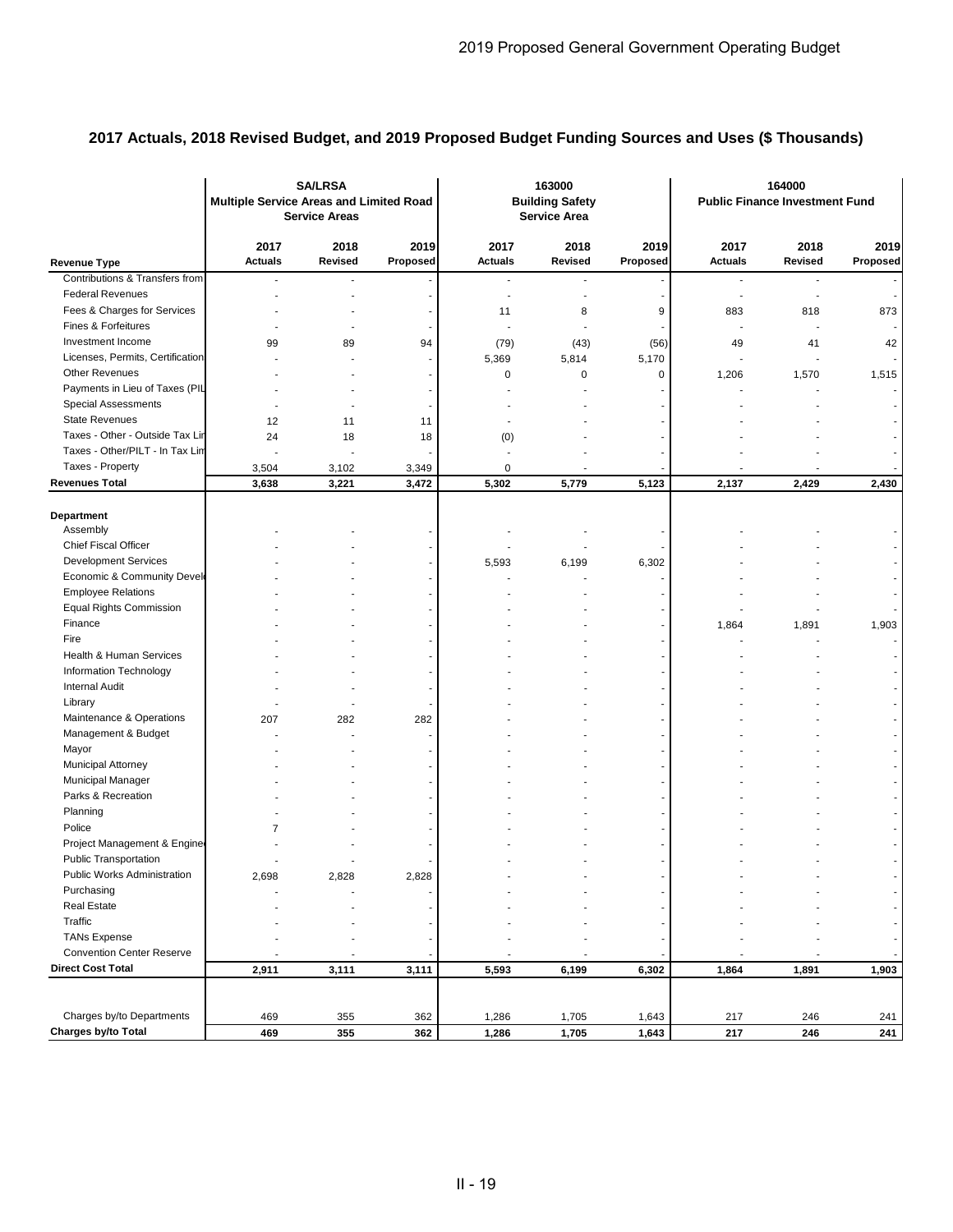|                                  | 2020X0<br><b>Convention Center Operations Reserve</b> |                        |                  | 221000<br><b>Heritage Land Bank</b> |                          |                  | 301000<br><b>Revenue Bond Payment-Performing Arts</b><br><b>Center</b> |                          |                          |
|----------------------------------|-------------------------------------------------------|------------------------|------------------|-------------------------------------|--------------------------|------------------|------------------------------------------------------------------------|--------------------------|--------------------------|
| <b>Revenue Type</b>              | 2017<br><b>Actuals</b>                                | 2018<br><b>Revised</b> | 2019<br>Proposed | 2017<br><b>Actuals</b>              | 2018<br>Revised          | 2019<br>Proposed | 2017<br><b>Actuals</b>                                                 | 2018<br>Revised          | 2019<br>Proposed         |
| Contributions & Transfers from   | 580                                                   | 606                    | 588              | 241                                 | $\overline{\phantom{a}}$ |                  | ٠                                                                      |                          |                          |
| <b>Federal Revenues</b>          |                                                       |                        |                  |                                     | $\overline{\phantom{a}}$ |                  |                                                                        |                          | $\sim$                   |
| Fees & Charges for Services      |                                                       |                        |                  | 432                                 | 282                      | 282              |                                                                        |                          |                          |
| Fines & Forfeitures              |                                                       |                        |                  | $\overline{a}$                      | $\blacksquare$           |                  |                                                                        |                          |                          |
| Investment Income                | 244                                                   |                        |                  | 164                                 | 131                      | 88               | 15                                                                     |                          |                          |
| Licenses, Permits, Certification |                                                       |                        |                  |                                     |                          |                  |                                                                        |                          |                          |
| <b>Other Revenues</b>            |                                                       |                        |                  | 365                                 |                          |                  | 373                                                                    | 297                      | 302                      |
| Payments in Lieu of Taxes (PIL   |                                                       |                        |                  |                                     |                          |                  |                                                                        |                          |                          |
| Special Assessments              |                                                       |                        |                  |                                     |                          |                  |                                                                        |                          |                          |
| <b>State Revenues</b>            |                                                       |                        |                  |                                     |                          |                  |                                                                        |                          |                          |
| Taxes - Other - Outside Tax Lir  | 15,059                                                | 15,551                 | 15,913           |                                     |                          |                  |                                                                        |                          |                          |
| Taxes - Other/PILT - In Tax Lin  |                                                       |                        |                  |                                     |                          |                  |                                                                        |                          |                          |
| Taxes - Property                 |                                                       |                        |                  |                                     |                          |                  |                                                                        |                          |                          |
| <b>Revenues Total</b>            | 15,884                                                | 16,157                 | 16,500           | 1,202                               | 413                      | 369              | 388                                                                    | 297                      | 302                      |
| Department<br>Assembly           |                                                       |                        |                  |                                     |                          |                  |                                                                        |                          |                          |
| Chief Fiscal Officer             |                                                       |                        |                  |                                     |                          |                  |                                                                        |                          |                          |
| <b>Development Services</b>      |                                                       |                        |                  |                                     |                          |                  |                                                                        |                          |                          |
| Economic & Community Devel       |                                                       |                        |                  |                                     |                          |                  | 297                                                                    | 297                      | 302                      |
| <b>Employee Relations</b>        |                                                       |                        |                  |                                     |                          |                  |                                                                        |                          |                          |
| <b>Equal Rights Commission</b>   |                                                       |                        |                  |                                     |                          |                  |                                                                        |                          |                          |
| Finance                          |                                                       |                        |                  |                                     |                          |                  |                                                                        |                          |                          |
| Fire                             |                                                       |                        |                  |                                     |                          |                  |                                                                        |                          | $\blacksquare$           |
| Health & Human Services          |                                                       |                        |                  |                                     |                          |                  |                                                                        |                          |                          |
| Information Technology           |                                                       |                        |                  |                                     |                          |                  |                                                                        |                          |                          |
| <b>Internal Audit</b>            |                                                       |                        |                  |                                     |                          |                  |                                                                        |                          | $\overline{\phantom{a}}$ |
| Library                          |                                                       |                        |                  |                                     |                          |                  |                                                                        |                          |                          |
| Maintenance & Operations         |                                                       |                        |                  |                                     |                          |                  |                                                                        |                          |                          |
| Management & Budget              |                                                       |                        |                  |                                     |                          |                  |                                                                        |                          | $\overline{\phantom{a}}$ |
| Mayor                            |                                                       |                        |                  |                                     |                          |                  |                                                                        |                          |                          |
| Municipal Attorney               |                                                       |                        |                  |                                     |                          |                  |                                                                        |                          |                          |
| Municipal Manager                |                                                       |                        |                  |                                     |                          |                  |                                                                        |                          |                          |
| Parks & Recreation               |                                                       |                        |                  |                                     |                          |                  |                                                                        |                          |                          |
| Planning                         |                                                       |                        |                  |                                     |                          |                  |                                                                        |                          |                          |
| Police                           |                                                       |                        |                  |                                     |                          |                  |                                                                        |                          |                          |
| Project Management & Engine      |                                                       |                        |                  |                                     |                          |                  |                                                                        |                          |                          |
| <b>Public Transportation</b>     |                                                       |                        |                  |                                     |                          |                  |                                                                        |                          |                          |
| Public Works Administration      |                                                       |                        |                  |                                     |                          |                  |                                                                        |                          |                          |
| Purchasing                       |                                                       |                        |                  |                                     |                          |                  |                                                                        |                          |                          |
| <b>Real Estate</b>               |                                                       |                        |                  | 775                                 | 609                      | 619              |                                                                        |                          |                          |
| Traffic                          |                                                       |                        |                  |                                     | ÷,                       |                  |                                                                        |                          |                          |
| <b>TANs Expense</b>              |                                                       |                        |                  |                                     |                          |                  |                                                                        |                          |                          |
| <b>Convention Center Reserve</b> | 13,357                                                | 13,419                 | 13,664           | $\overline{a}$                      | $\blacksquare$           |                  |                                                                        | $\overline{\phantom{a}}$ |                          |
| <b>Direct Cost Total</b>         | 13,357                                                | 13,419                 | 13,664           | 775                                 | 609                      | 619              | 297                                                                    | 297                      | 302                      |
|                                  |                                                       |                        |                  |                                     |                          |                  |                                                                        |                          |                          |
| Charges by/to Departments        |                                                       |                        |                  | 423                                 | 418                      | 353              |                                                                        |                          |                          |
| Charges by/to Total              | $\blacksquare$                                        | $\blacksquare$         |                  | 423                                 | 418                      | 353              | $\blacksquare$                                                         | $\blacksquare$           |                          |